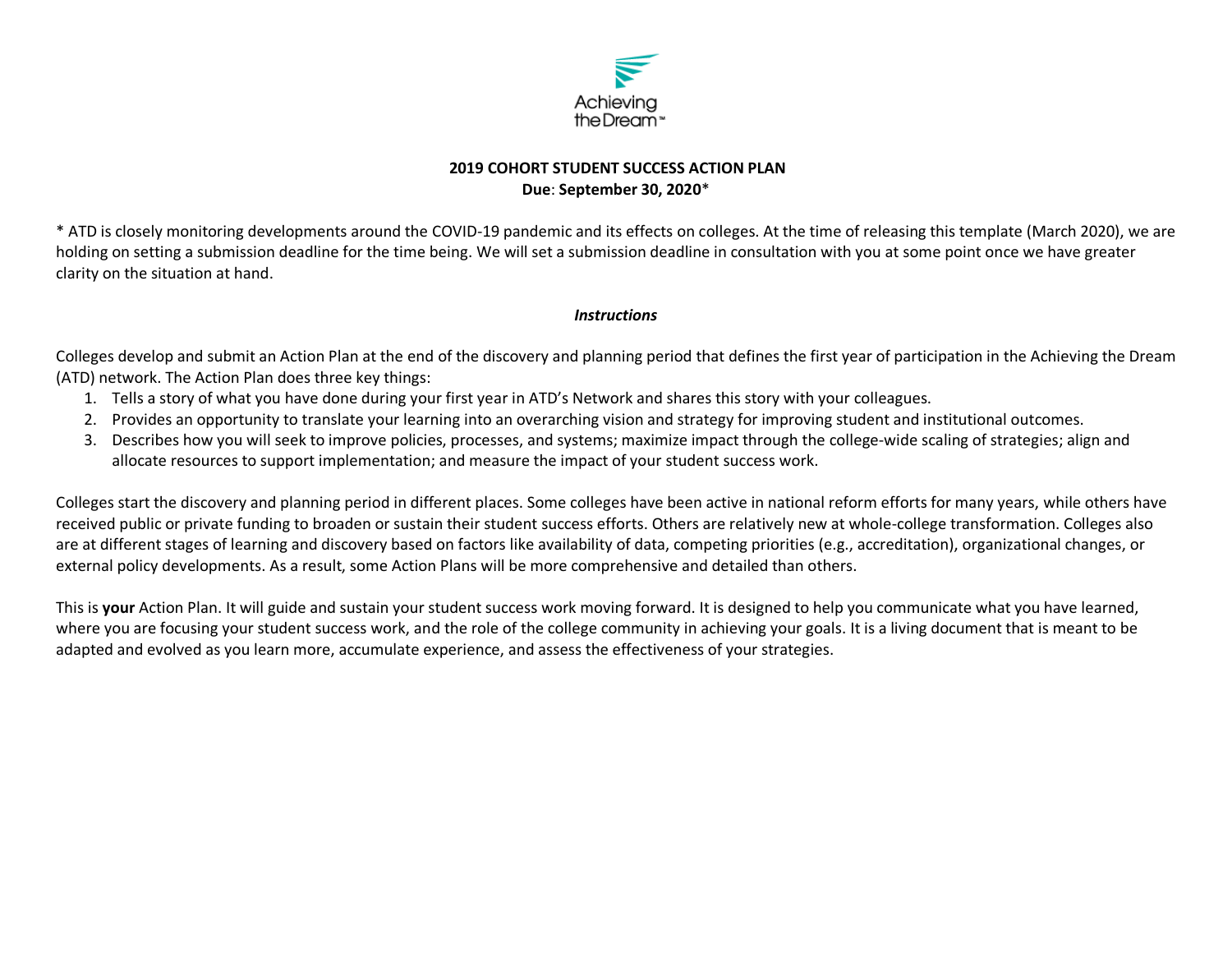

#### *Institution Name: Asnuntuck Community College*

*Name, title and email of the person(s) with primary responsibility for monitoring progress of the Action Plan:* 

#### *ATD Co-Leads:*

*Prior to August 2020*

*Jill Rushbrook, Director of Advising, [jrushbrook@asnuntuck.edu](mailto:jrushbrook@asnuntuck.edu)*

*Amely Cross, Associate Professor of Chemistry and Physics[, across@asnuntuck.edu](mailto:across@asnuntuck.edu)*

#### *August 2020 to present*

*Amanda Looney-Goetz, Academic and Transfer Advisor, [Alooney-goetz@asnuntuck.edu](mailto:Alooney-goetz@asnuntuck.edu)*

*Michele Howard-Swan, Associate Professor of Medical Assisting, Allied Health Coordinator, [MHoward-Swan@asnuntuck.edu](mailto:MHoward-Swan@asnuntuck.edu)*

*Marisa Rubera, Coordinator of Manufacturing, [MRubera@asnuntuck.edu](mailto:MRubera@asnuntuck.edu)*

#### **Section 1: Where You Started** *(100 words each)*

## **Please summarize your efforts and progress implementing comprehensive, large-scale student success work prior to joining the 2019 ATD cohort. What have you implemented? What results did you see/not see? What did you learn from this?**

Prior to joining ATD, ACC developed and facilitated several student success initiatives (i.e., New Student Workshops, New Student Orientation, Starfish Early Alert and Outreach Programs, Degree Works, Food Pantry, etc. *as seen in our Student Success Inventory submitted to ATD in June 2019*). Many of these efforts have been implemented but without much of an overarching plan or use of data to measure their success. We have realized how important it is to 1) catalog all of our student success efforts, 2) regularly collect, review, and assess data related to the effectiveness of programs and initiatives in promoting student success, and 3) create action plans based on assessment of data. Additionally, we had a well-established Retention & Student Success Committee that met up until 2015, but the committee was dissolved. We had an Enrollment, Retention, and Completion (ERC) committee established for 2015-2016 but stopped meeting when ERC leaderships roles changed. We realized that in forming the ATD Success Team, this group is now one of the only committees focusing on large scale student success at the college that involves a diverse group of faculty and staff, and this work must continue.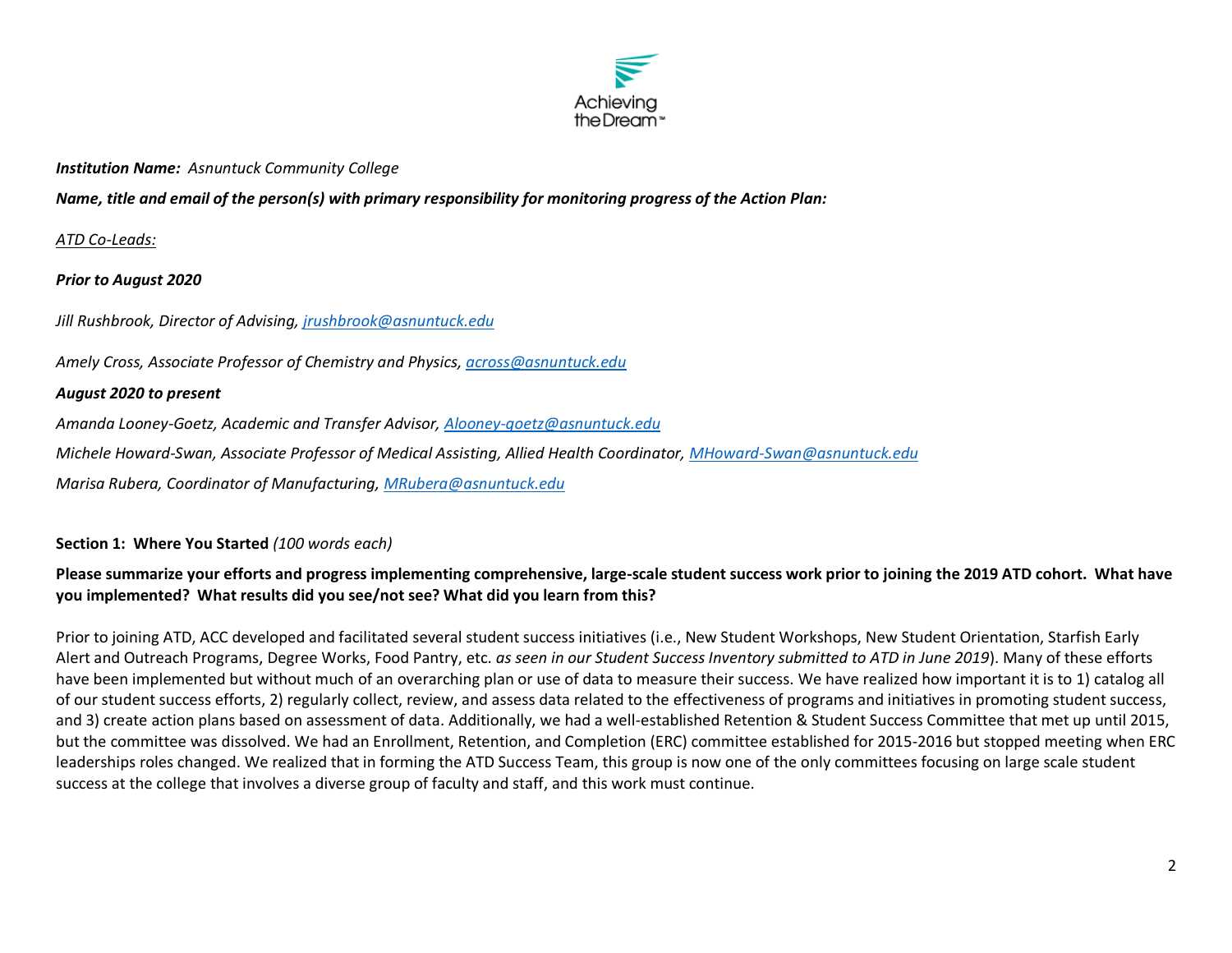

## *Optional***: Please provide any additional information you would like the ATD team to know, including any relevant contextual information regarding your institution, system, region or state (e.g. organizational changes, legislative changes, funding changes, etc.).**

Our entire Connecticut Community College system is undergoing a merge to one-college called the Connecticut State Community College. This will largely impact our structure, policies, and practices. Additionally, our budget continues to decrease and is a challenge in determining what campus resources we can allocate to student success.

## **Section 2: How You Organized Your Student Success Work** *(300 words)*

Please describe the structure you created or adapted to complete your student success work during your first year with ATD. Use the questions below to *guide* your response.

- What types of teams or other structures did you establish, or modify, and what were they charged to accomplish?
- To what extent were faculty, staff, administrators, and students actively engaged in these teams?
- How was learning shared across teams/areas?
- What communication strategies and processes were used to share learning from the teams with the broader college community, including trustees?
- Did the structure change/evolve as you collected and analyzed information about the student experience, equity gaps, barriers to student success, and gaps/bottlenecks in the enrollment funnel and supports provided to students? If so, how and why?

We established a 16-member Success Team which included faculty and staff from areas of the college including Admissions, Registrar, Advising, Liberal Arts Department, STEAM Department, Careers Department, Academic Affairs, Student Services, Institutional Research, and the Advanced Manufacturing Technology Center (AMTC). Within this Success Team, we also established sub-teams including a Data Team, Communications Team, and Equity Team. Participation and engagement in these teams were high, with most members attending all meetings. The Success Team met bi-weekly during the semester in order to carry out "discovery and design activities" including planning the Kickoff, reviewing disaggregated data, developing a definition of student success (see below in chart), mapping the student experience, completing the Scale of Adoption Assessment Tool, planning and administering the ICAT, creating an equity statement (see below in chart), etc. Sub-teams were regularly put on the agenda to report out to the group. Agendas and minutes were regularly recorded and most recently put on an Achieving the Dream webpage that is to be promoted to the campus community. Updates from the ATD Success Team were shared at All College Meetings as well as Faculty Council and College Council. We expanded our Data Team membership to ensure we had more engagement in the data review, organization, and communication process.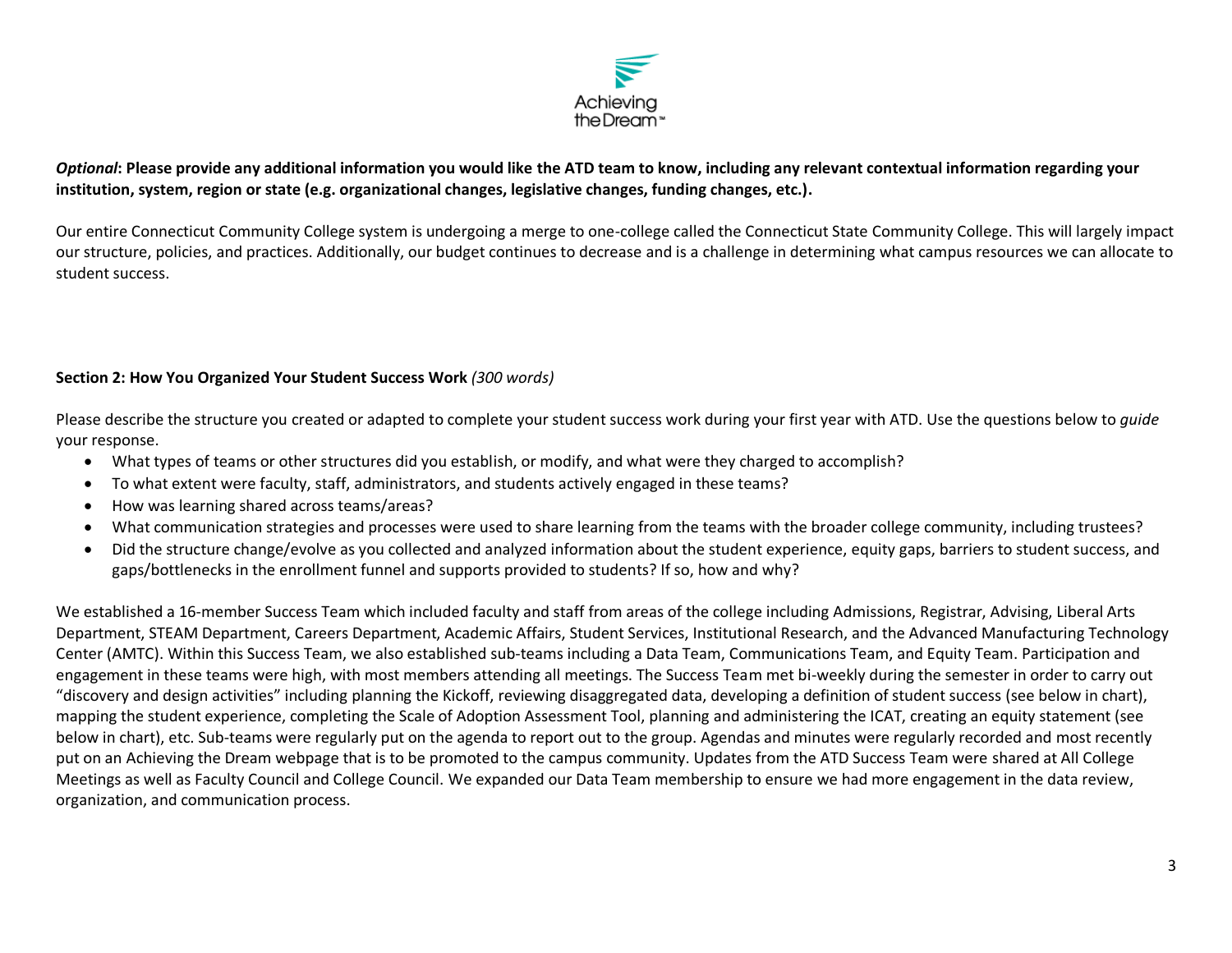

Students were involved in a few different ways. We sought for their feedback in the creation of the student success statement two times. Once, we asked Phi Theta Kappa and Student Government Association members to provide draft statements or thoughts. Their feedback was helpful in developing our student success definition. We also sent a survey to the entire campus including students to get feedback on two final student success statement drafts. We also created a very basic survey that was modeled after an example from the ATD website and distributed it at the Student Activities fair and in some classrooms. We compiled some of the results, but did not get a chance to compile all results and review for key insights due to the COVID-19 interruption.

COVID-19 certainly affected how we operated, especially with the ICAT Café. We were able to get 88 members of the campus community to participate in virtual café sessions, which was quite the accomplishment considering the myriad of challenges that people were facing. Some of the processes that we mapped out in the student experience needed to be immediately looked at and improved because of moving to a virtual, remote work environment. For example, Admissions and Advising started to work on an intake process that required certain steps of new students prior to advising to ensure the best student experience. These were improvements that simply could not wait and were topics of discussion when we were outlining barriers to student success. Additionally, when we realized that we did not have a student success statement and many at our campus did not know what equity was, we made sure to create not only a definition of student success, but an equity statement as well. The team has established these statements and looks forward to communicating them in a more consistent and wide-reaching way to the campus community.

#### **Section 3: What You Learned**

Indicate which of the following analyses you completed and explain briefly why you chose to explore this area.

| <b>Area of Analysis</b>                                                                                                                                             | Completed<br>(Y/N)? | <b>Disaggregated</b><br>Data $(Y/N)$ ? | Rationale                                                                                                                                                                                                                       | <b>Key Findings, Insights</b>                                                                                                                                                                                                                                                                                                                                                                                                                                                                                                                                                                 |
|---------------------------------------------------------------------------------------------------------------------------------------------------------------------|---------------------|----------------------------------------|---------------------------------------------------------------------------------------------------------------------------------------------------------------------------------------------------------------------------------|-----------------------------------------------------------------------------------------------------------------------------------------------------------------------------------------------------------------------------------------------------------------------------------------------------------------------------------------------------------------------------------------------------------------------------------------------------------------------------------------------------------------------------------------------------------------------------------------------|
| <b>Early Momentum Metrics</b><br>such as credit accumulation<br>$1st$ term/year, gateway<br>course completion in 1st<br>year, term-to-term<br>persistence (specify) |                     |                                        | Common metrics being<br>analyzed across the<br>system: success rates in<br>ENG 101 and ENG 101s,<br>and MAT 137 and MAT<br>137s, disaggregated by<br>student type (new,<br>returning, transfer,<br>readmit) and<br>demographics | Overall, there is an achievement gap between White students<br>and students of color, particularly Black and Hispanic students.<br>Relatively small gender gap. Student groups who are vulnerable<br>to low success rates are: age 20-24, and/or part-time. New<br>students older than 24 are most successful, then transfer, then<br>continuing. The data showed that for students older than 24,<br>while 11% of new students earned zero credits during the first<br>year, the rate is slightly higher for transfer students (14%), and<br>returning students (13%) in the same age group. |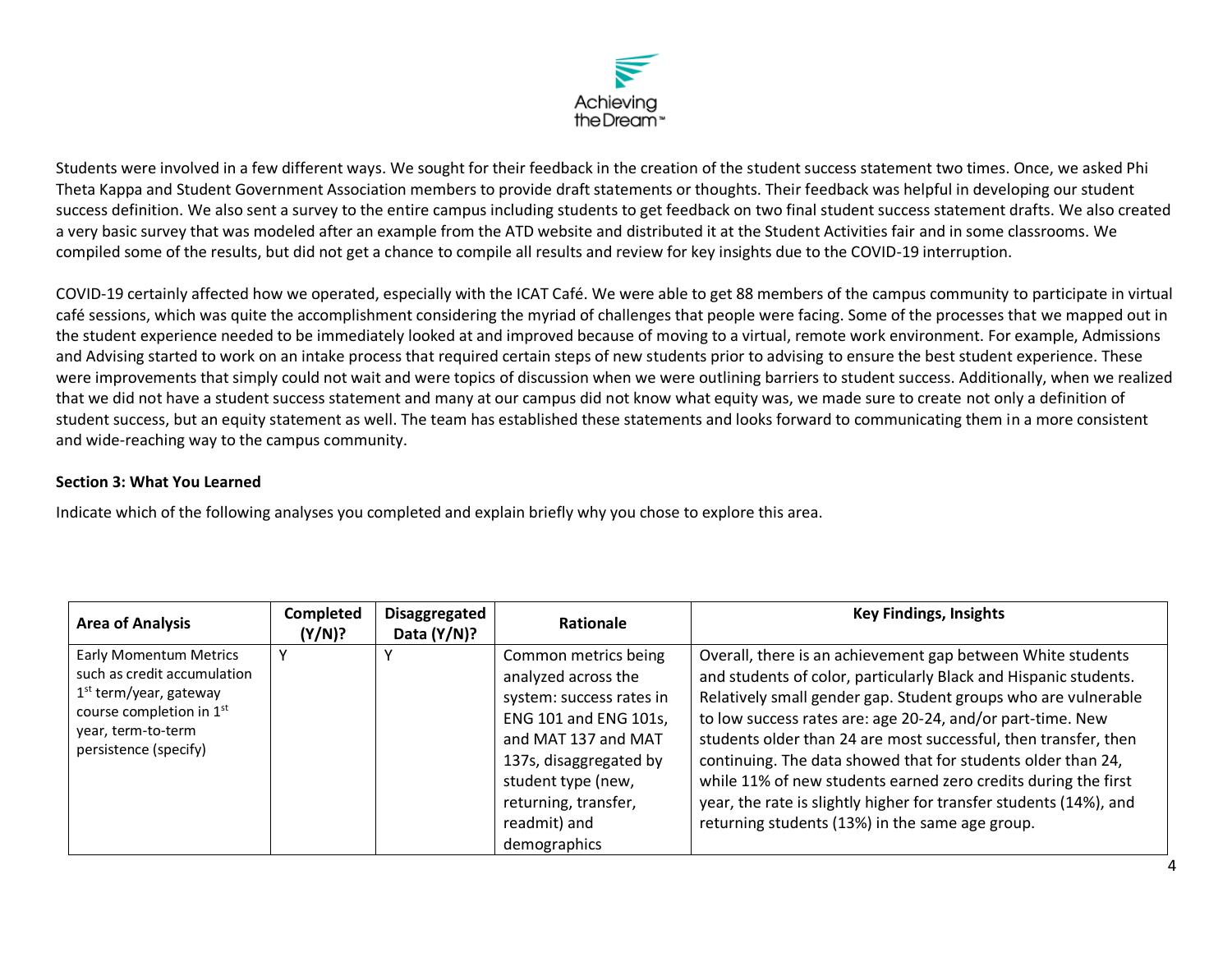

|  | (race/ethnicity, gender,<br>age, Pell status, etc.) | Earning zero credits in first year:                                                                                                                                                                                                                                                                                                                                                                                                                                                                                                                                           |
|--|-----------------------------------------------------|-------------------------------------------------------------------------------------------------------------------------------------------------------------------------------------------------------------------------------------------------------------------------------------------------------------------------------------------------------------------------------------------------------------------------------------------------------------------------------------------------------------------------------------------------------------------------------|
|  |                                                     | Looked at students earning zero credits in first year broken out by<br>different categories including new students, transfer in, returning<br>students broken out further by age, PT/FT time status,<br>race/ethnicity, gender, and Pell status.                                                                                                                                                                                                                                                                                                                              |
|  |                                                     | Trends observed:<br>New students are trending toward increase in earning<br>$\bullet$<br>zero credits over 5 years.<br>Under 20 years old are more at risk, especially transfer in<br>students.<br>Part time students are at greater risk of earning zero<br>credits than full time.<br>New black non-Hispanic students show a steady increase<br>in earning zero credits over 5 years.<br>Female, new or returning students are at risk at earning<br>zero credits.<br>New or returning students who are non-Pell recipients<br>are at greater risk of earning zero credits. |
|  |                                                     | <b>Gateway Course Completion on Dashboard (ENG &amp; MATH</b><br>courses):                                                                                                                                                                                                                                                                                                                                                                                                                                                                                                    |
|  |                                                     | Some highlights/observations discussed were:<br>Placement into ENG and MAT using Next Generation<br>$\bullet$<br>Accuplacer test started in Spring 2019 with testing that<br>started in Fall 2018. This testing was paused in March                                                                                                                                                                                                                                                                                                                                           |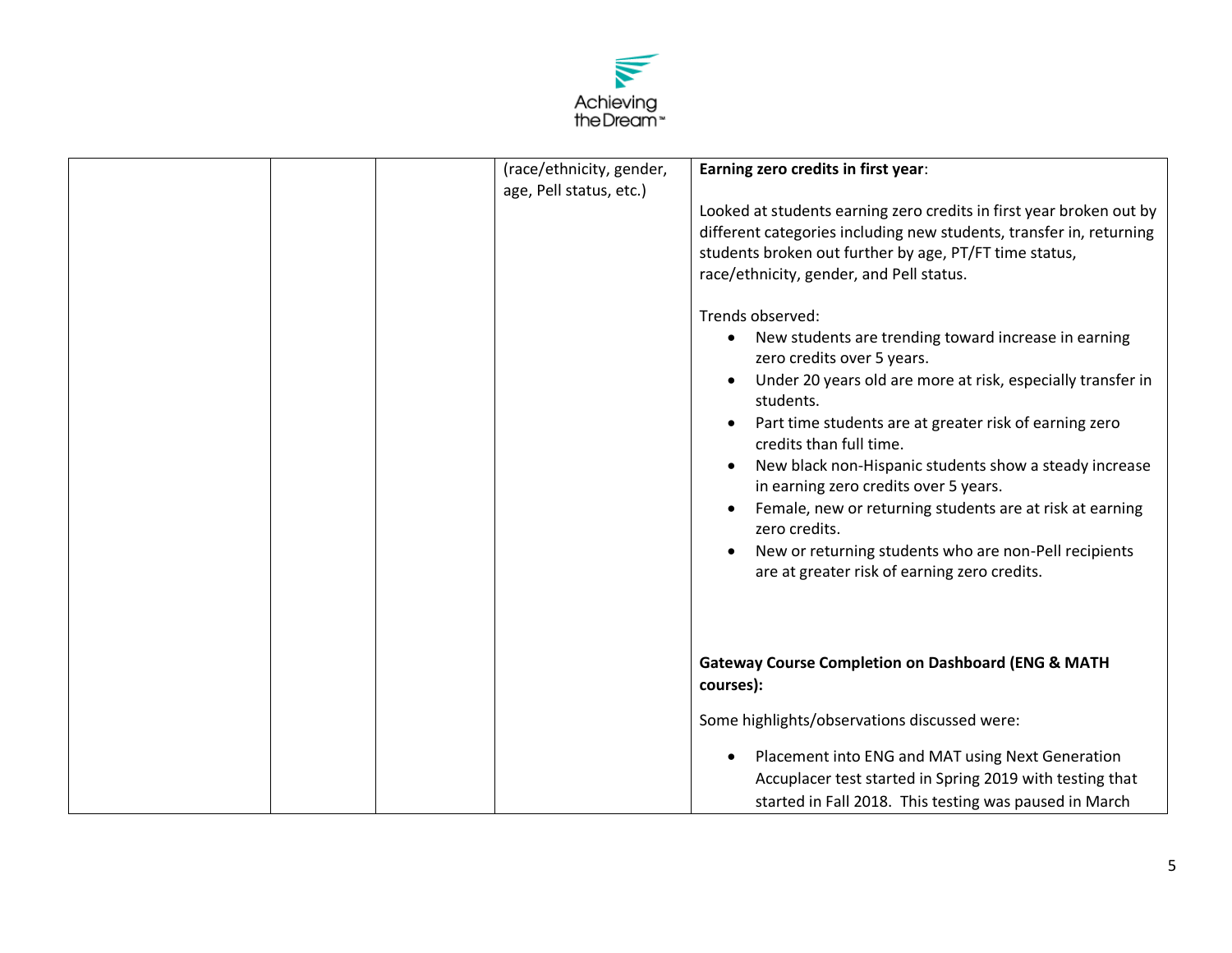

|  | 2020 due to Covid-19. Prior to Fall 2018, the Classic<br>Accuplacer was used.<br>As part of the Connecticut State Colleges & Universities<br>response to the COVID-19 pandemic, the following items<br>were used to determine appropriate English and math<br>placement for the fall 2020 semester. The Acccuplacer<br>assessment was not offered for the fall 2020 semester.<br>The same measures will be used for English and math<br>placement for the spring 2021 semester and the<br>Accuplacer assessment will not be offered.<br><b>High School GPA</b><br>$\circ$<br>SAT/ACT/AP Scores<br>$\circ$<br>Previous college-level math and English credit<br>$\circ$<br><b>GED Scores</b><br>$\circ$ |
|--|--------------------------------------------------------------------------------------------------------------------------------------------------------------------------------------------------------------------------------------------------------------------------------------------------------------------------------------------------------------------------------------------------------------------------------------------------------------------------------------------------------------------------------------------------------------------------------------------------------------------------------------------------------------------------------------------------------|
|  | <b>Previous ACCUPLACER Scores</b><br>$\circ$                                                                                                                                                                                                                                                                                                                                                                                                                                                                                                                                                                                                                                                           |
|  | Some groups are very small when the data is broken<br>down by year to make predictions.<br>IR Director recommended staying away from online<br>courses since there are so few of them in the English and<br>Math areas.<br>FT students are identified as those enrolled in 12 or more<br>credits.<br>It appears that the students age under 20 and 24+ groups<br>are doing well, however the middle age group 20-24<br>scored below average. It is possible that 20-24 year olds<br>may be students who have jobs. In addition, sometimes<br>students do not take math or English during their first<br>year.                                                                                          |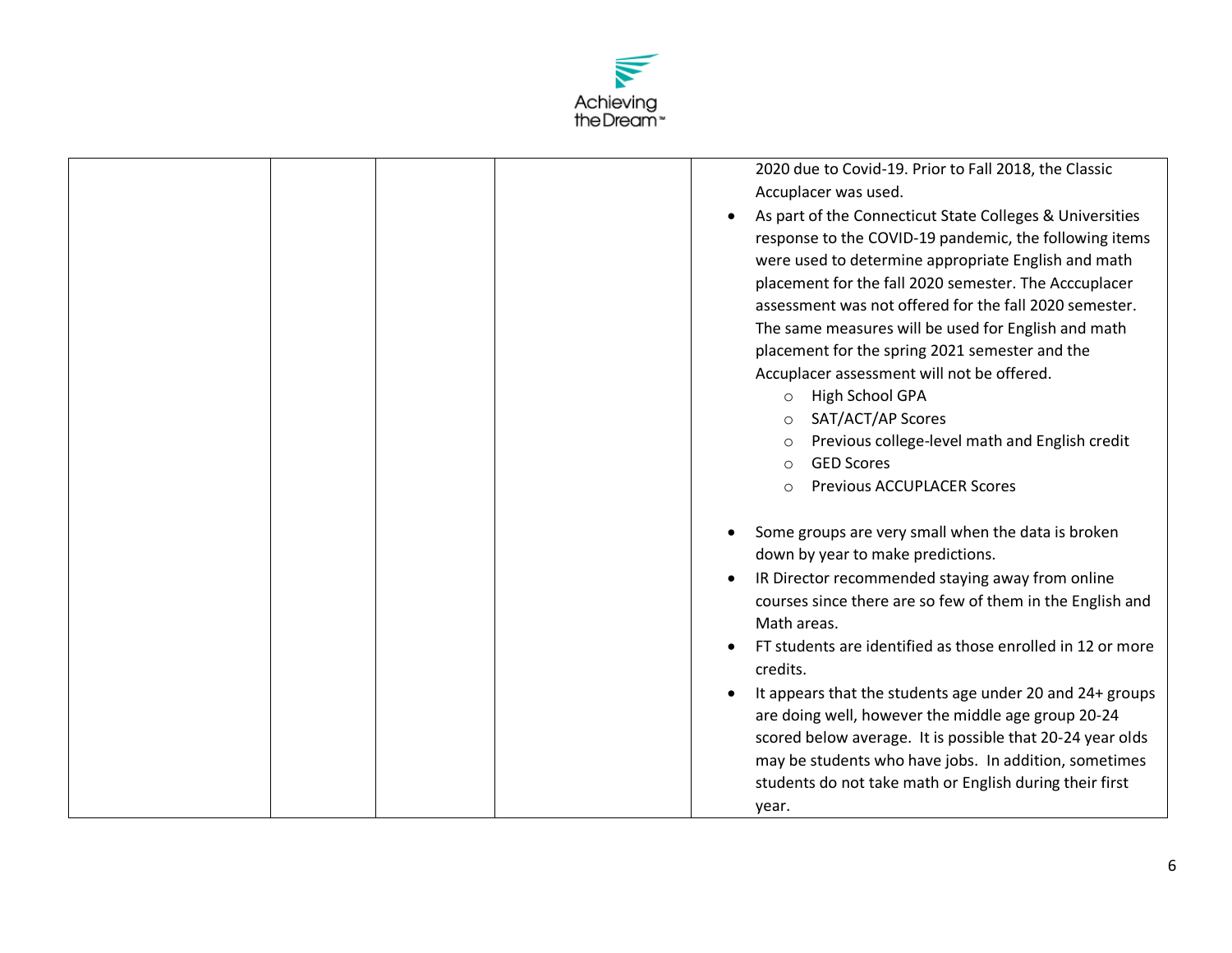

|                                             |   |   |                                                                                    | When the Accuplacer was changed, is information<br>available to show whether this impact made it better for<br>one group and worse for others? [question to be<br>answered]<br>FTEIC - need to look at new students and early<br>momentum metrics.<br>For continuing students, it would be important to know if<br>data shows this to be their first or second time taking the<br>courses - is this info available? [question to be answered]<br>At risk groups can be identified and then focus groups can<br>be held to define the barriers for certain groups. Focus<br>Groups were not held due to the COVID-19 pandemic.                                                                                                                                                                                                                                                  |
|---------------------------------------------|---|---|------------------------------------------------------------------------------------|--------------------------------------------------------------------------------------------------------------------------------------------------------------------------------------------------------------------------------------------------------------------------------------------------------------------------------------------------------------------------------------------------------------------------------------------------------------------------------------------------------------------------------------------------------------------------------------------------------------------------------------------------------------------------------------------------------------------------------------------------------------------------------------------------------------------------------------------------------------------------------|
| Success rates in high<br>enrollment courses | Y | Υ | Our top 20 courses are<br>being analyzed by the<br>Data Team during<br>Summer 2020 | In fall 2019, the top 20 highest enrolled courses comprised of 49%<br>of the total college enrollment. The top 10 courses comprised of<br>33% of the total college enrollment.<br>The lowest performing courses were math courses (MAT167,<br>MAT137, MAT095), Financial Accounting (ACC115), and<br>Composition (ENG101), and three of the above 5 courses were<br>the top 10 highest enrolled courses.<br>Female students do poorer than male student in most numeracy<br>courses. Male students outperformed female students in Eng101,<br>however, it is opposite for FYE classes where female students<br>outperformed male students. Of all age groups, students<br>between the age of 20-24 do not perform as well as students in<br>other age groups in the top 20 courses. Pell recipients do not<br>perform as well as non-Pell recipients. While Black and Hispanic |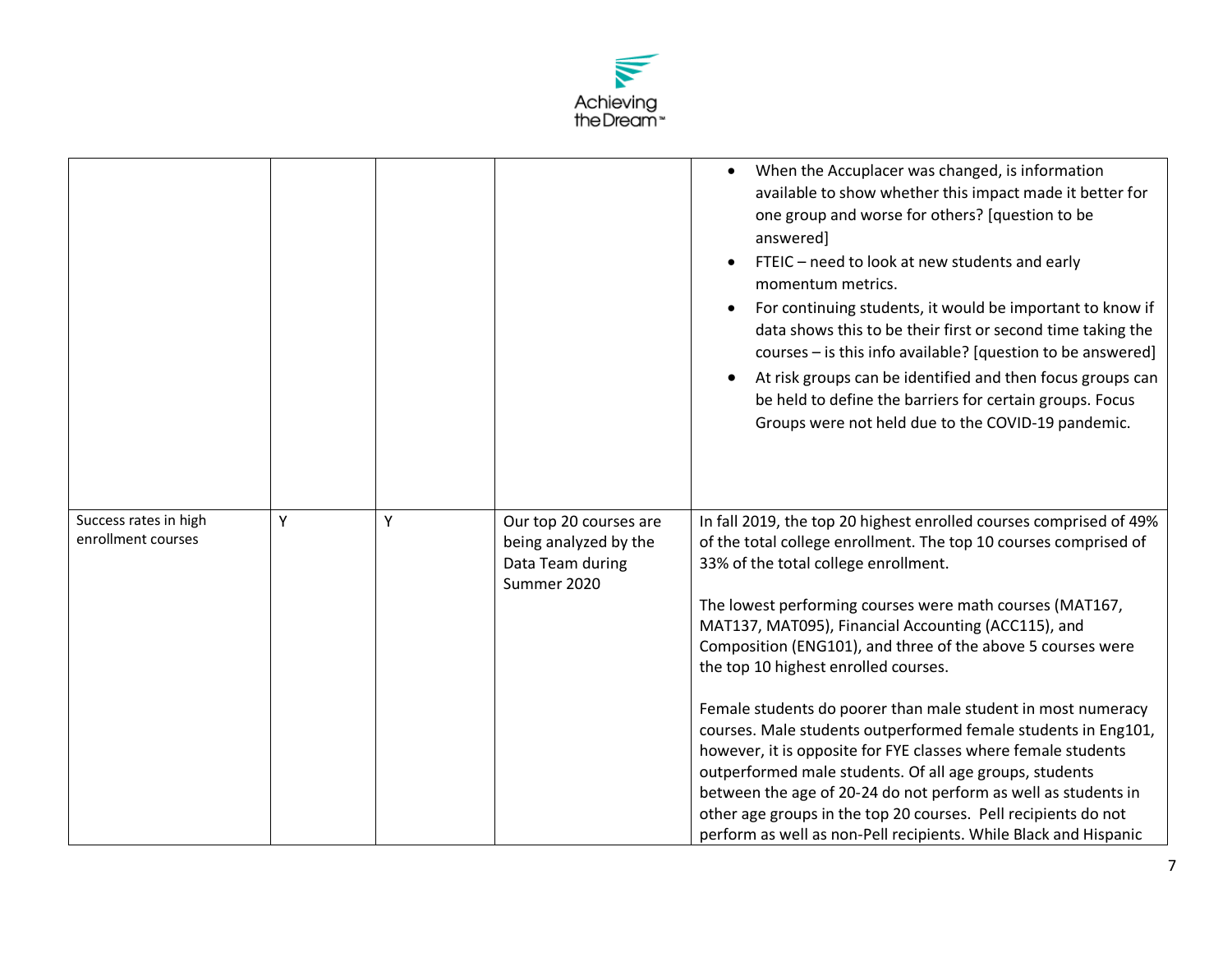

|  |  | students performed equally poor in FYE (Black-58%, Hispanic-<br>54%) and Financial Accounting classes (Black-44%, Hipanic-50%),<br>Black students are more successful in ENG101 (63% pass rate)<br>and SOC101 (75%) than Hispanic students (ENG 101-44%,<br>SOC101-50%). However, the number of Black and Hispanic<br>students are not large enough when broken down by courses,<br>therefore, further attention should be paid to gather direct input<br>from Black and Hispanic students.                                                                                                                                                                                                                                                                                                      |
|--|--|--------------------------------------------------------------------------------------------------------------------------------------------------------------------------------------------------------------------------------------------------------------------------------------------------------------------------------------------------------------------------------------------------------------------------------------------------------------------------------------------------------------------------------------------------------------------------------------------------------------------------------------------------------------------------------------------------------------------------------------------------------------------------------------------------|
|  |  | Top 20 Enrolled Courses at Asnuntuck:                                                                                                                                                                                                                                                                                                                                                                                                                                                                                                                                                                                                                                                                                                                                                            |
|  |  | 1. HDEVM101- First Year Experience<br>ENG*M101- Composition<br>3. PSY*M111-General Psychology 1<br>4. SOC*M101-Principles of Sociology<br>COM*M173-Public Speaking<br>MAT*M137- Intermediate Algebra<br>6.<br>7. SOC*M190- Self and Others: Dynamics of Diversity<br>8. BIO*M121- General Biology 1<br>9. ENG*M102-Literature and Composition<br>10. ECN*M101- Principles of Macroeconomics<br>11. MAT*M095- Elementary Algebra Foundations<br>12. ACC*M115- Financial Accounting<br>13. MAT*M167- Principles of Statistics<br>14. BIO*M111- Intro to Nutrition<br>15. ART*M111- Drawing 1<br>16. ART*M100- Art Appreciation<br>17. BMG*M202-Principles of Management<br>18. PSY*M112- General Psychology 2<br>19. ENG*M101S- Composition Embedded Support<br>20. SPA*M101- Elementary Spanish 1 |
|  |  |                                                                                                                                                                                                                                                                                                                                                                                                                                                                                                                                                                                                                                                                                                                                                                                                  |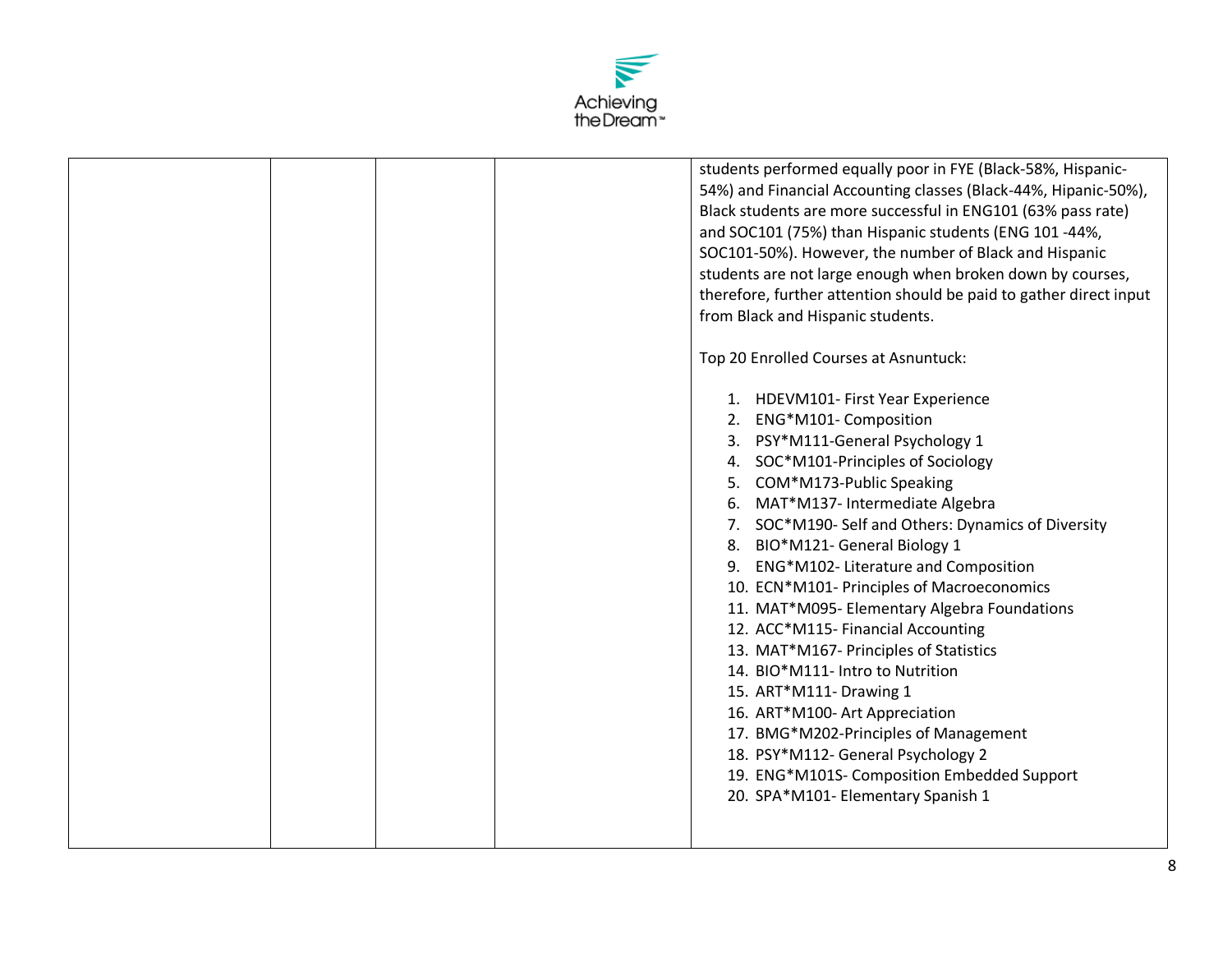

| <b>AMTC Course Success Rate</b>                                                        | Y | Y   | <b>AMTC students are</b><br>placed in courses by<br>cohorts. It is important to<br>understand how<br>placement and course<br>schedule in AMTC<br>impacting student<br>success. There may be<br>something programs<br>outside of AMTC can<br>learn from AMTC.                                         | Course success rate of all AMTC courses in the past five years<br>were reviewed and discussed by the Data Team. The AMTC<br>Coordinator helped the Data Team members to understand how<br>courses are structured and how students are placed into courses.<br>Data Team members provided suggestions as to factors that may<br>be warrant further investigation. The AMTC Coordinator is in the<br>process of sharing feedbacks from the Data Team with the Dean<br>of AMTC, who will work with instructors to implement strategies<br>that aim to increase student success. |
|----------------------------------------------------------------------------------------|---|-----|------------------------------------------------------------------------------------------------------------------------------------------------------------------------------------------------------------------------------------------------------------------------------------------------------|------------------------------------------------------------------------------------------------------------------------------------------------------------------------------------------------------------------------------------------------------------------------------------------------------------------------------------------------------------------------------------------------------------------------------------------------------------------------------------------------------------------------------------------------------------------------------|
| <b>Guided Pathways KPIs</b>                                                            | Y | Υ   | While the BOR Office of<br>Research and System<br>Effectiveness publishes<br>Guided Pathways KPIs,<br>inmates and AMTC<br>students are included in<br>the BOR dashboard.<br>ACC's IR office removed<br>the AMTC and inmate<br>data to provide a more<br>accurate picture of<br>specific ACC students | In Fall 2020, the Data Team will continue to meet and review<br>Guided Pathways KPI data. Findings will be documented, and<br>shared with Success Team. Recommendations to be made to the<br>management team and relevant committees for implementation.                                                                                                                                                                                                                                                                                                                     |
| Meta-major/ Program of<br>Study selection                                              | N | N/A | N/A                                                                                                                                                                                                                                                                                                  | N/A                                                                                                                                                                                                                                                                                                                                                                                                                                                                                                                                                                          |
| Student voice (Early<br>Engagement metrics like<br>SENSE, focus groups, etc.)<br>SENSE | Y | Υ   | We analyzed SENSE<br>results. SENSE is<br>administered on a three-<br>year rotation during Fall                                                                                                                                                                                                      | ACC scored lower than the CCC system and the national average<br>on three of the six benchmarks: (1) High Expectations and<br>Aspirations, (2) Clear Academic Plan and Pathway, and (3)                                                                                                                                                                                                                                                                                                                                                                                      |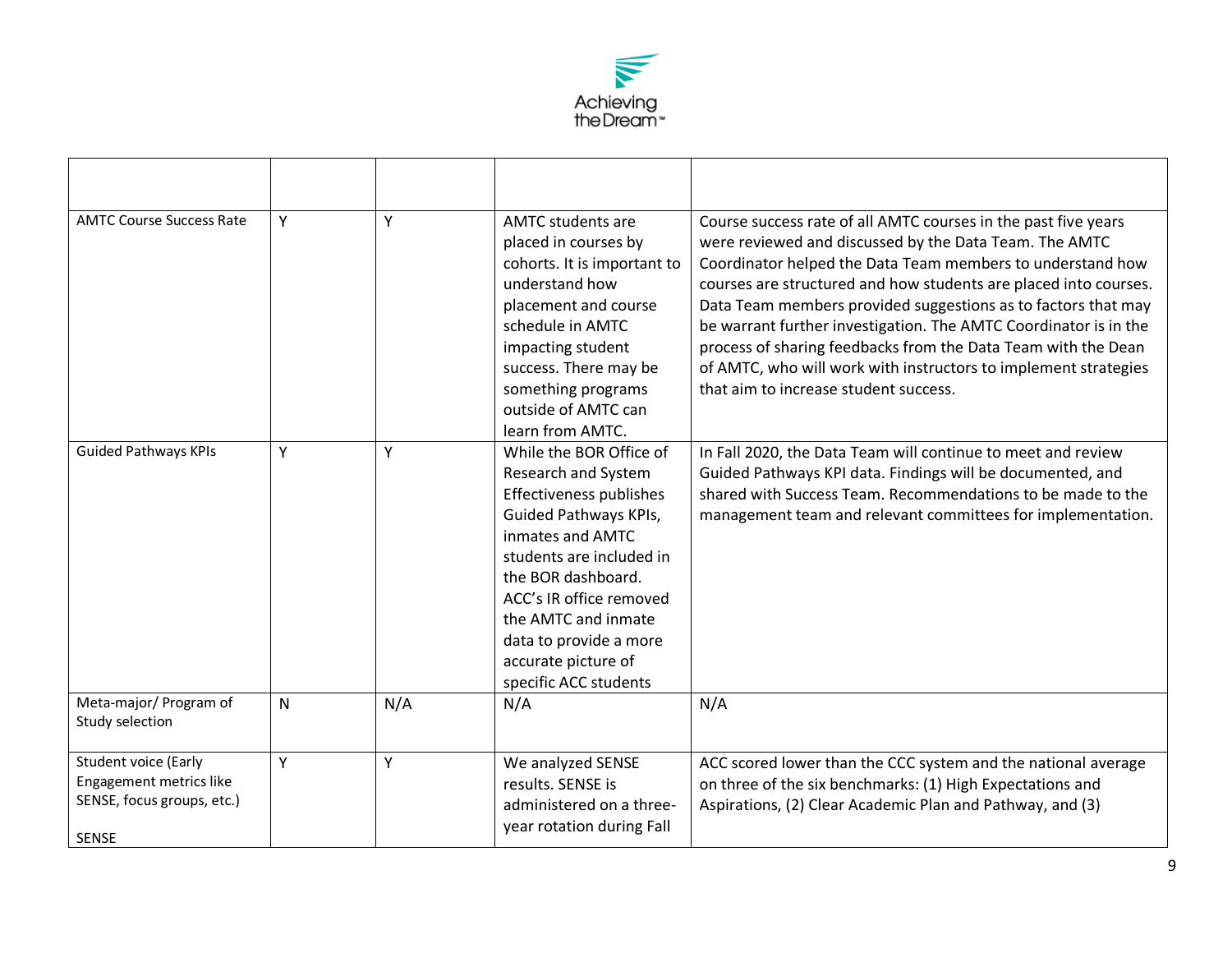

|                                                                                                               |   |   | semesters. We did not<br>perform focus groups or<br>any further investigation<br>due to campus closure<br>related to the COVID-19<br>pandemic.                                                                                                                                                     | Effective Track to College Readiness. In each of these, we<br>observed a downward trend over the 2009-2019 period.<br>Student responses for each benchmark were examined and<br>discussed. Recommendations were to disaggregate by student<br>characteristics and other demographics and then triangulate to<br>other data sources. The Data Team will focus on analyzing SENSE<br>results in Fall 2020. |
|---------------------------------------------------------------------------------------------------------------|---|---|----------------------------------------------------------------------------------------------------------------------------------------------------------------------------------------------------------------------------------------------------------------------------------------------------|----------------------------------------------------------------------------------------------------------------------------------------------------------------------------------------------------------------------------------------------------------------------------------------------------------------------------------------------------------------------------------------------------------|
| Student voice - Barriers to<br>Success survey - distributed<br>at student activities fair and<br>some classes | Y | N | Conducted informal<br>survey adapted from<br>example on ATD website<br>to get feedback from<br>students on barriers to<br>success                                                                                                                                                                  | TBD - interrupted by Covid-19.                                                                                                                                                                                                                                                                                                                                                                           |
| Faculty and staff voice (focus<br>groups or surveys)                                                          | Y | N | Survey was conducted to<br>gather feedback from<br>faculty, staff, and<br>students regarding our<br>student success<br>definition. This definition<br>was also brought to<br>shared governance<br>bodies (i.e., Faculty<br><b>Council and College</b><br>Council) and was<br>unanimously approved. | ACC's Student Success definition:<br>A successful ACC student is empowered to achieve individual<br>goals, develop critical thinking, interpersonal, and life-long<br>learning skills, as well as resiliency and a readiness to engage<br>with and contribute to a diverse community.                                                                                                                    |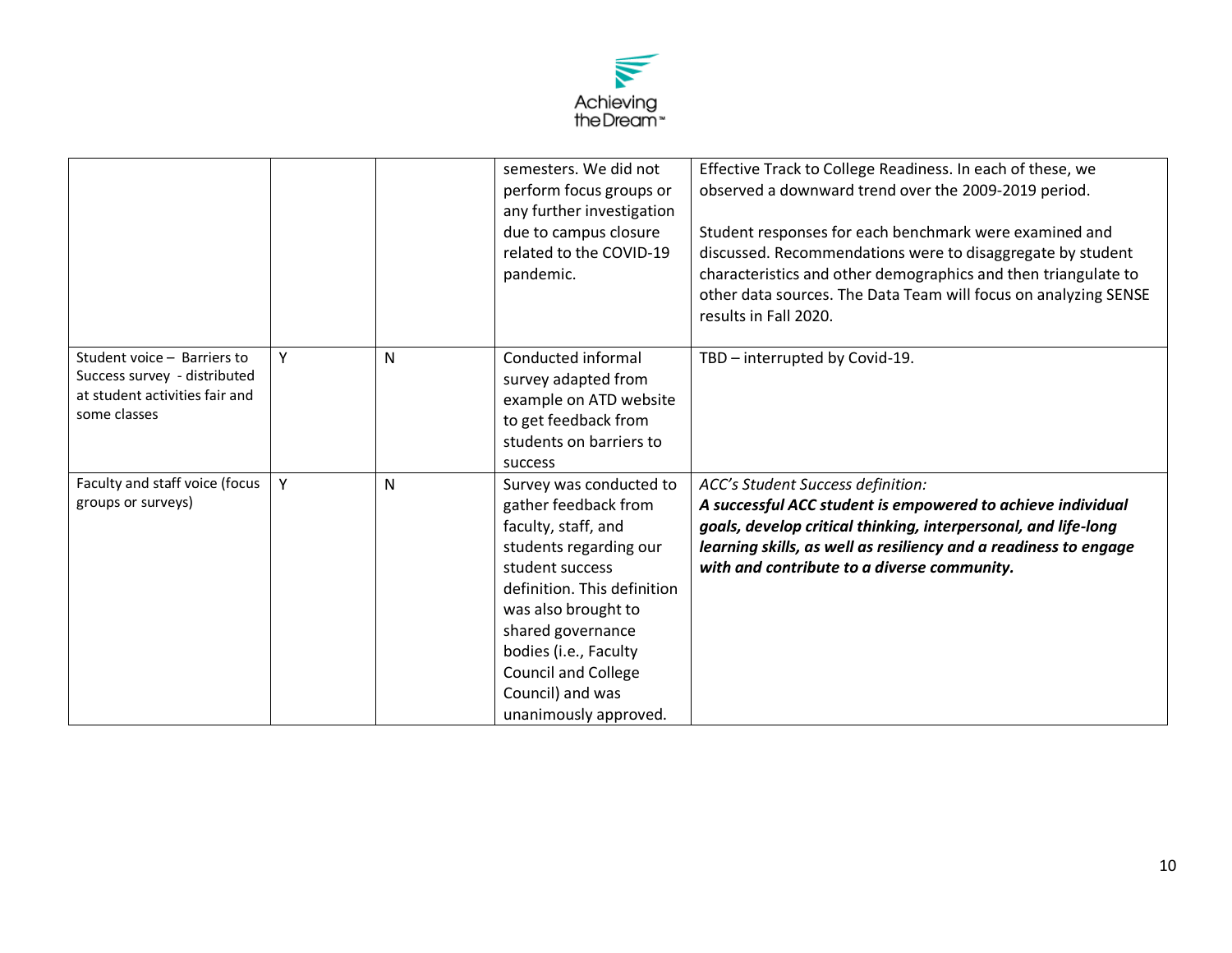

| Faculty and staff voice (focus | Y | $\mathsf{N}$ | An Equity Team was             | <b>ACC's Equity Statement:</b>                                                                                                                                                                                                                                                                                                                                                                                                                                                                                                                                                                                                                                                                                                                                                                                                                                                                                                                                                                                                                                                                                                                                                                                                  |
|--------------------------------|---|--------------|--------------------------------|---------------------------------------------------------------------------------------------------------------------------------------------------------------------------------------------------------------------------------------------------------------------------------------------------------------------------------------------------------------------------------------------------------------------------------------------------------------------------------------------------------------------------------------------------------------------------------------------------------------------------------------------------------------------------------------------------------------------------------------------------------------------------------------------------------------------------------------------------------------------------------------------------------------------------------------------------------------------------------------------------------------------------------------------------------------------------------------------------------------------------------------------------------------------------------------------------------------------------------|
| group)                         |   |              | formed as part of the ATD      | Asnuntuck Community College Diversity, Equity, and Inclusion                                                                                                                                                                                                                                                                                                                                                                                                                                                                                                                                                                                                                                                                                                                                                                                                                                                                                                                                                                                                                                                                                                                                                                    |
|                                |   |              | <b>Student Success Team to</b> | <b>Statement</b>                                                                                                                                                                                                                                                                                                                                                                                                                                                                                                                                                                                                                                                                                                                                                                                                                                                                                                                                                                                                                                                                                                                                                                                                                |
|                                |   |              | focus on creating an           |                                                                                                                                                                                                                                                                                                                                                                                                                                                                                                                                                                                                                                                                                                                                                                                                                                                                                                                                                                                                                                                                                                                                                                                                                                 |
|                                |   |              | equity statement. This         | Asnuntuck Community College believes that access to a high-                                                                                                                                                                                                                                                                                                                                                                                                                                                                                                                                                                                                                                                                                                                                                                                                                                                                                                                                                                                                                                                                                                                                                                     |
|                                |   |              | focus group created a          | quality education in an inclusive environment is the right of all                                                                                                                                                                                                                                                                                                                                                                                                                                                                                                                                                                                                                                                                                                                                                                                                                                                                                                                                                                                                                                                                                                                                                               |
|                                |   |              | draft of an equity             | individuals. We have a responsibility to provide equitable access,                                                                                                                                                                                                                                                                                                                                                                                                                                                                                                                                                                                                                                                                                                                                                                                                                                                                                                                                                                                                                                                                                                                                                              |
|                                |   |              | statement to be brought        | support, and opportunities for all students, particularly students                                                                                                                                                                                                                                                                                                                                                                                                                                                                                                                                                                                                                                                                                                                                                                                                                                                                                                                                                                                                                                                                                                                                                              |
|                                |   |              | to shared governance           | of color, low-income students, and other historically                                                                                                                                                                                                                                                                                                                                                                                                                                                                                                                                                                                                                                                                                                                                                                                                                                                                                                                                                                                                                                                                                                                                                                           |
|                                |   |              | bodies in Fall 2020 for        | underrepresented students. <sup>i</sup>                                                                                                                                                                                                                                                                                                                                                                                                                                                                                                                                                                                                                                                                                                                                                                                                                                                                                                                                                                                                                                                                                                                                                                                         |
|                                |   |              | approval.                      | The college is committed to reviewing and creating policies and<br>practices that promote inclusiveness, social justice, and respect<br>for all within the campus community. <sup>ii</sup> Differences are<br>welcomed, different perspectives are respectfully heard, and<br>every individual feels a sense of belonging and inclusion.<br>By embracing the concept of equity, Asnuntuck Community<br>College pledges to the removal of barriers and the creation of a<br>safe environment that allows individuals of diverse backgrounds<br>to successfully engage in the life of the college. <sup>iii</sup><br><sup>i "</sup> Examples of historically underrepresented students include but are<br>not limited to: first-generation students; low-income students;<br>students of color; non-traditional age students; students with<br>marginalized orientations and gender identities; intersex students;<br>students who are English-language learners; undocumented<br>students; veterans; students with disabilities; students with<br>dependents; foster care youth; formerly and currently incarcerated<br>students" ("Equity").<br><sup>ii</sup> Campus community includes students, faculty, staff, and community |
|                                |   |              |                                | partners.                                                                                                                                                                                                                                                                                                                                                                                                                                                                                                                                                                                                                                                                                                                                                                                                                                                                                                                                                                                                                                                                                                                                                                                                                       |
|                                |   |              |                                | iii For addition information and resources, see "Equity."                                                                                                                                                                                                                                                                                                                                                                                                                                                                                                                                                                                                                                                                                                                                                                                                                                                                                                                                                                                                                                                                                                                                                                       |
|                                |   |              |                                | <b>Works Cited</b>                                                                                                                                                                                                                                                                                                                                                                                                                                                                                                                                                                                                                                                                                                                                                                                                                                                                                                                                                                                                                                                                                                                                                                                                              |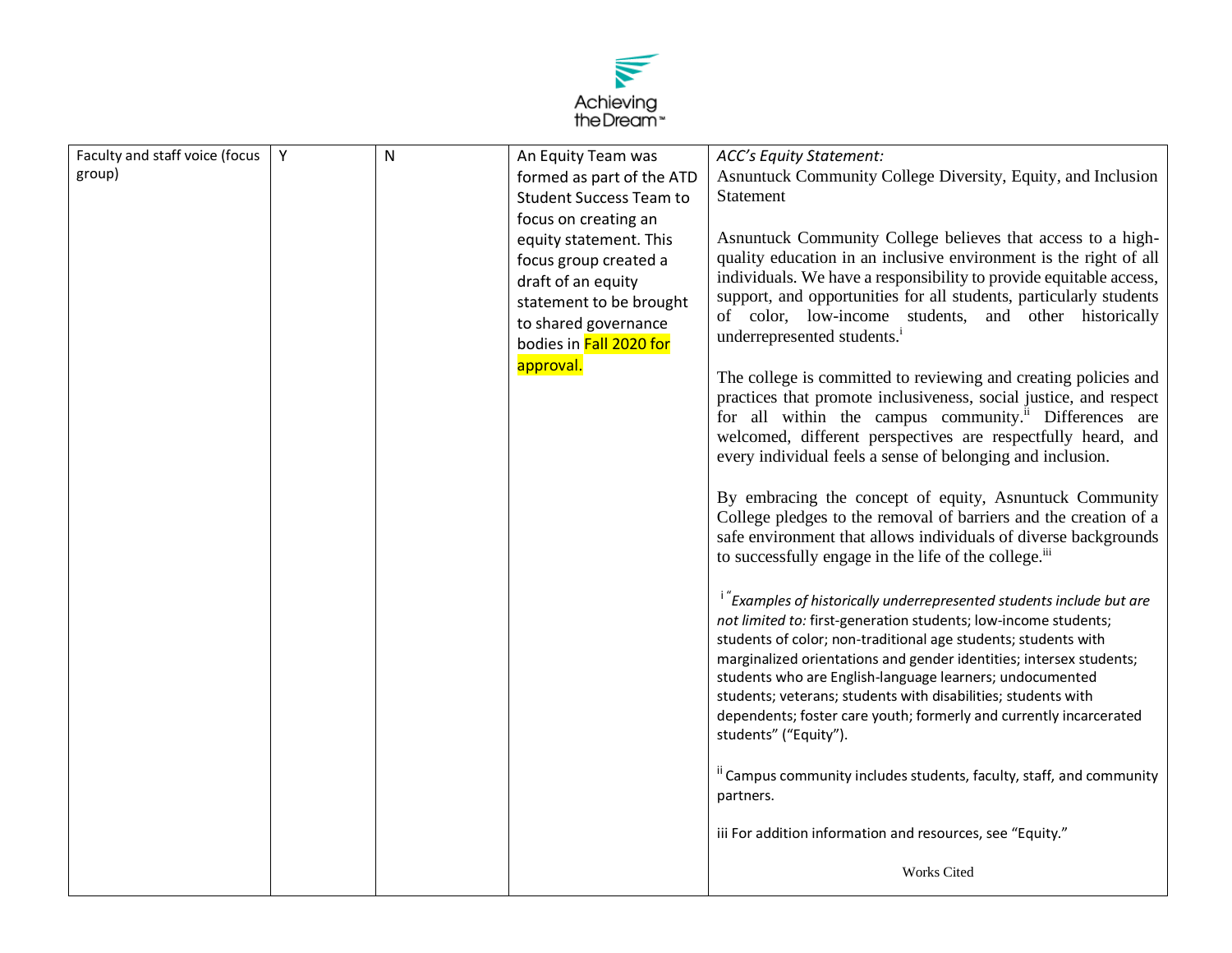

|                                                                      |   |    |                                                | "Equity." Achieving the Dream, 2020, www.achievingthedream.org/focus-<br>areas/equity. Accessed 14 May 2020.                                                                                                                                                                                                                                                                                                                                                                                                                                                                                                                                                                                                                                                                                                                                                                                                                                                                                                                                                                                                                                                                                                                                                                                                                                          |
|----------------------------------------------------------------------|---|----|------------------------------------------------|-------------------------------------------------------------------------------------------------------------------------------------------------------------------------------------------------------------------------------------------------------------------------------------------------------------------------------------------------------------------------------------------------------------------------------------------------------------------------------------------------------------------------------------------------------------------------------------------------------------------------------------------------------------------------------------------------------------------------------------------------------------------------------------------------------------------------------------------------------------------------------------------------------------------------------------------------------------------------------------------------------------------------------------------------------------------------------------------------------------------------------------------------------------------------------------------------------------------------------------------------------------------------------------------------------------------------------------------------------|
| <b>Institutional Capacity</b><br>Assessment (ICAT); Capacity<br>Cafe | Y | N. | ICAT completed as part of<br>first year in ATD | <b>Strengths:</b><br>Advisory boards for credit, non-credit, manufacturing<br>$\circ$<br>are strong and help inform curriculum.<br>Connections with transfer institutions are strong;<br>$\circ$<br>access to several transfer colleges and universities<br>throughout the academic year.<br>PTK - acknowledging students. Asnuntuck's PTK is<br>$\circ$<br>ranked 4 <sup>th</sup> internationally and is also nationally and<br>internationally recognized.<br>Developmental education reform has helped students<br>$\circ$<br>progress through their math and English course<br>requirements quicker so they can identify a degree or<br>path in a more timely manner.<br>Dual enrollment programs work well to help high<br>$\circ$<br>school students become acquainted with college and<br>identify goals for attending college (High School<br>Partnership, College Connections, etc.)<br>First Year Experience, New Student Orientation, and<br>$\circ$<br>New Student Workshops help students start strong.<br>Starfish is a great retention tool and helps with<br>$\circ$<br>communicating with students.<br>Student activities help students stay connected and<br>$\circ$<br>engaged.<br>We have great resources: Tutoring, Transfer Advising,<br>$\circ$<br>Career Advising.<br>Marketing does a good job with social media.<br>$\circ$ |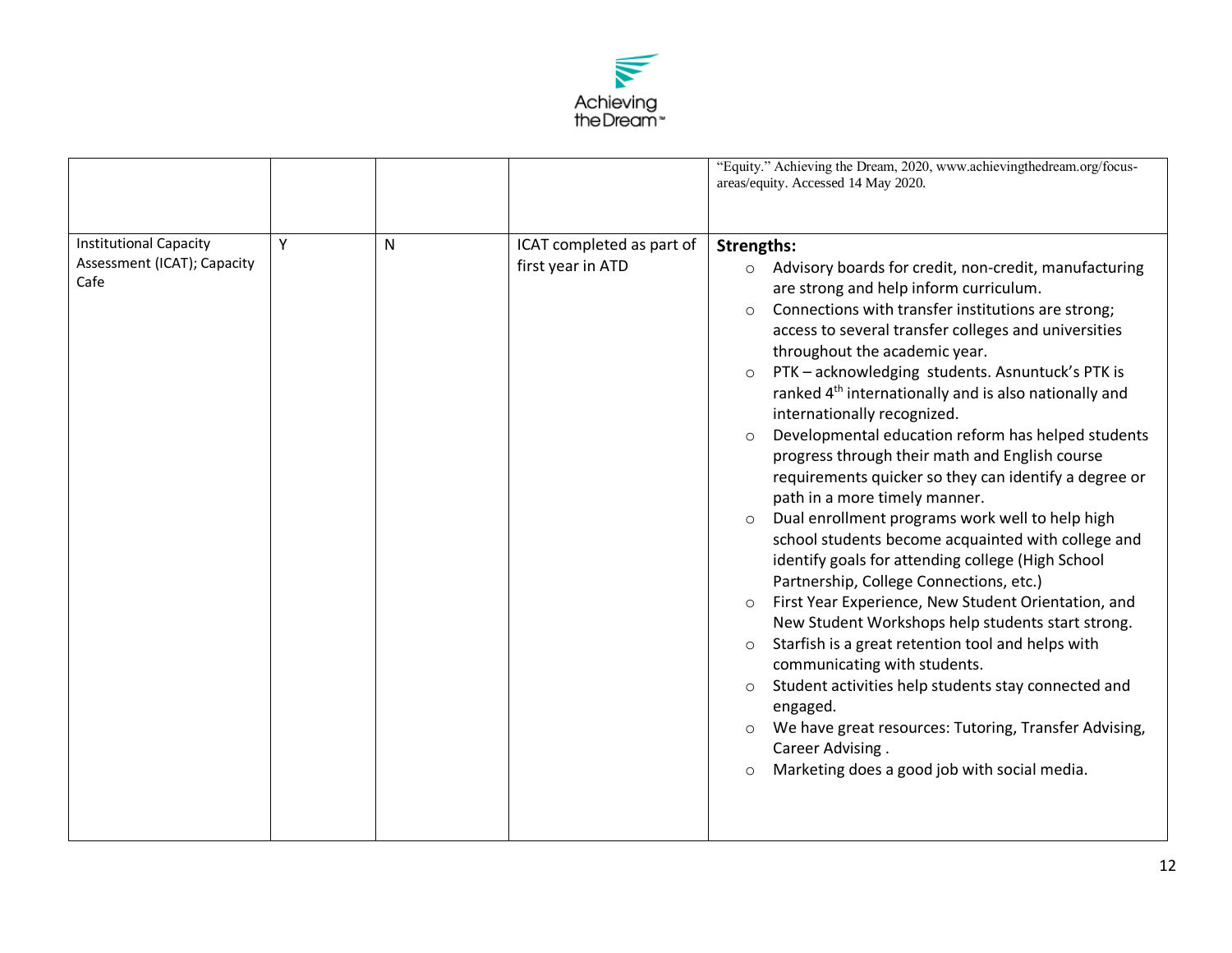

|  | <b>Areas of Improvement/Action Items:</b>                       |
|--|-----------------------------------------------------------------|
|  | Strategic plan should be posted on the website for<br>$\circ$   |
|  | ease of communication. Need to review Strategic Plan            |
|  | for revision and make necessary updates on the                  |
|  | website.                                                        |
|  | Current policy development, review, and assessment<br>$\circ$   |
|  | processes are guided by the CSCU to develop the                 |
|  | Connecticut State Community College (CSCC). ACC                 |
|  | leadership should work to ensure local input is                 |
|  | provided in the policy development processes.                   |
|  | Additional ACC policies should be developed based on            |
|  | college-based goals, resources, and needs related to            |
|  | ensuring student access to educational programs and             |
|  | success. Need to develop a policy review and                    |
|  | assessment plan that is focused on student success.             |
|  | ACC leadership to guide the community in<br>$\circ$             |
|  | implementing CSCU policies at a local level as it               |
|  | implements the CSCC. Need to ensure that there is a             |
|  | local vision and support in changing times.                     |
|  | Review current communication structures (e.g.,<br>$\circ$       |
|  | Cabinet, Extended Cabinet, All College, etc.) in regards        |
|  | to their goals and objectives to facilitate effective           |
|  | communication across areas of the college to inform             |
|  | current practice and positively impact the student              |
|  | experience. Need to figure out a way to communicate             |
|  | effectively across campus where everyone is provided            |
|  | with helpful, relevant information for their roles so that      |
|  | they can perform jobs effectively and positively impact         |
|  | the student experience.                                         |
|  | What data is available and how it can be effectively<br>$\circ$ |
|  | utilized to inform college policies, services, and              |
|  | program and course offerings should be fully explored           |
|  | and communicated to the ACC community on a regular              |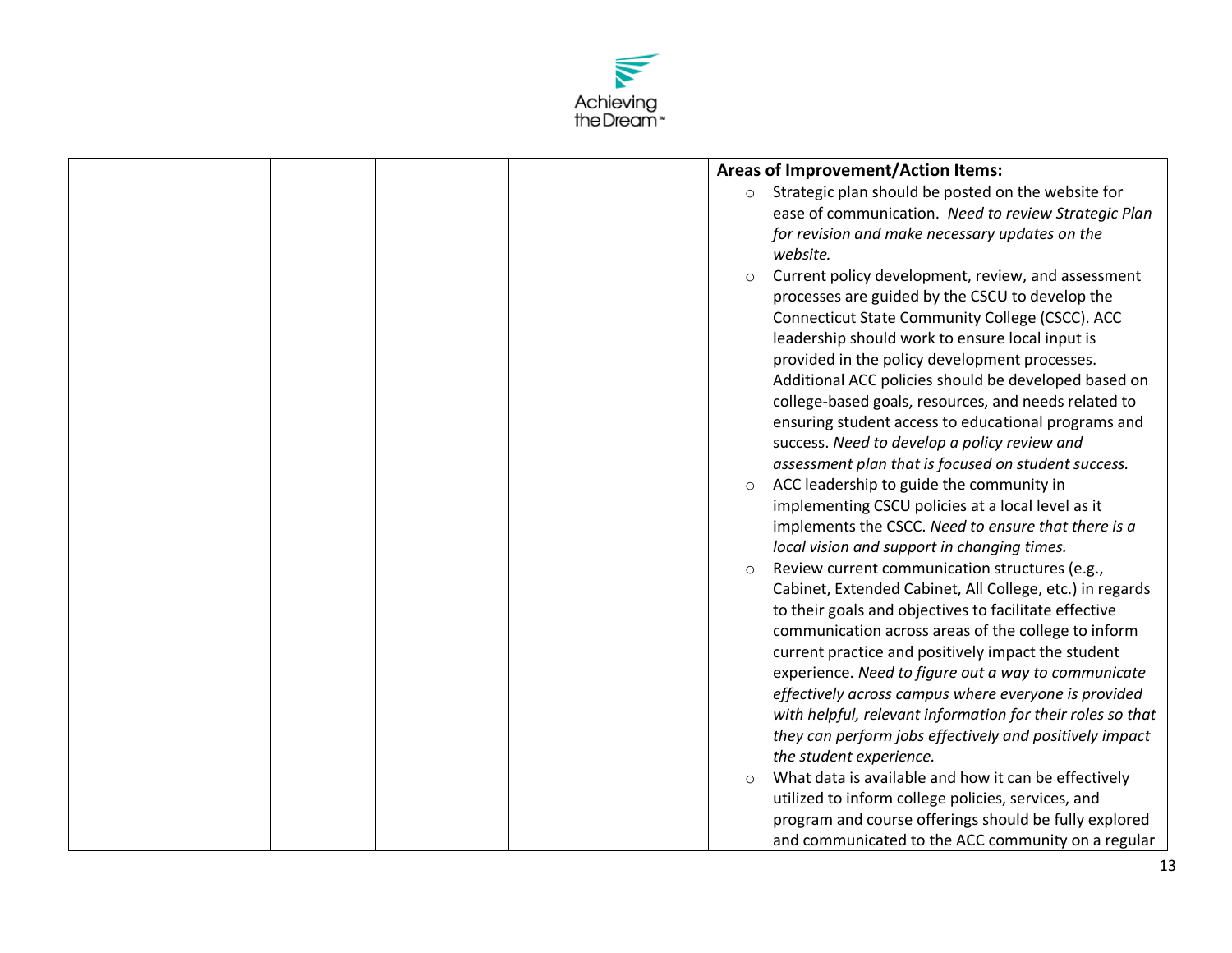

|  |         | basis. The development of a data schedule for each<br>area of the college (i.e., Academic Affairs, ATMC,<br>Continuing Education, Admissions, Advising, Registrar,<br>Financial Aid, Academic Tutoring Center) for decision<br>making should be implemented. Need to have data<br>more accessible and understandable as well as relevant<br>to specific functions, timely, and useful.<br>A College-wide Data Dashboard is<br>$\bullet$<br>recommended with data that is regularly<br>requested.<br>Faculty need data that is easily accessible to<br>$\bullet$<br>better understand student success outcomes in<br>their programs.<br>Data needed to clearly show who is most at-<br>risk to focus outreach efforts.<br>Need to consistently communicate retention<br>and success rates with enrollment data to<br>change the dialogue.<br>Need to have a regular conversation about<br>economic forecast and workforce needs to<br>inform programs and curriculum. Need to be<br>responsive to region's needs. |
|--|---------|------------------------------------------------------------------------------------------------------------------------------------------------------------------------------------------------------------------------------------------------------------------------------------------------------------------------------------------------------------------------------------------------------------------------------------------------------------------------------------------------------------------------------------------------------------------------------------------------------------------------------------------------------------------------------------------------------------------------------------------------------------------------------------------------------------------------------------------------------------------------------------------------------------------------------------------------------------------------------------------------------------------|
|  | $\circ$ | Implement mandatory advising for all students. Need<br>clear case management advising and appropriate<br>staffing.                                                                                                                                                                                                                                                                                                                                                                                                                                                                                                                                                                                                                                                                                                                                                                                                                                                                                               |
|  | $\circ$ | Communication with students continues to be<br>challenging. Need to create a communication plan so                                                                                                                                                                                                                                                                                                                                                                                                                                                                                                                                                                                                                                                                                                                                                                                                                                                                                                               |
|  |         | that we are reaching out to all students (day, evening,<br>online) effectively.                                                                                                                                                                                                                                                                                                                                                                                                                                                                                                                                                                                                                                                                                                                                                                                                                                                                                                                                  |
|  | $\circ$ | Analyze the impact of student success and graduation<br>or transfer outcomes for students who participate in<br>New Student Orientation, FYE, and New Student                                                                                                                                                                                                                                                                                                                                                                                                                                                                                                                                                                                                                                                                                                                                                                                                                                                    |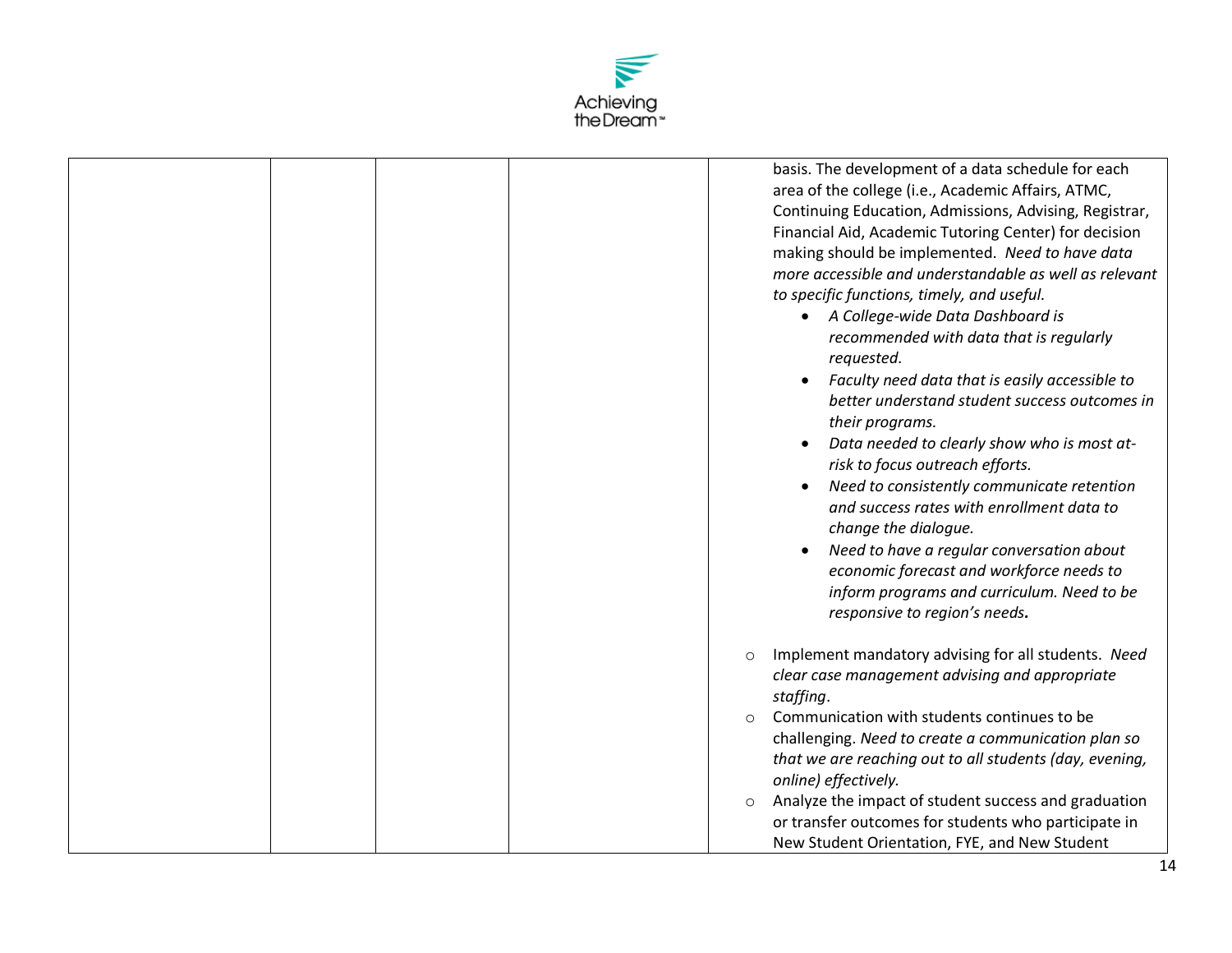

| findings. Need to gather data to see if students who<br>engage in these activities are truly more likely to persist<br>- if so, need to make mandatory.<br>New Student Orientation and New Student<br>Registration processes need to be implemented to<br>gather holistic needs of students so proactive referrals<br>to resources and support services can be provided.<br>Need systematic way to gather holistic needs of<br>students in form of an intake, and an organized<br>approach to proactively provide resources to students. |
|------------------------------------------------------------------------------------------------------------------------------------------------------------------------------------------------------------------------------------------------------------------------------------------------------------------------------------------------------------------------------------------------------------------------------------------------------------------------------------------------------------------------------------------|
|                                                                                                                                                                                                                                                                                                                                                                                                                                                                                                                                          |
|                                                                                                                                                                                                                                                                                                                                                                                                                                                                                                                                          |
|                                                                                                                                                                                                                                                                                                                                                                                                                                                                                                                                          |
|                                                                                                                                                                                                                                                                                                                                                                                                                                                                                                                                          |
|                                                                                                                                                                                                                                                                                                                                                                                                                                                                                                                                          |
|                                                                                                                                                                                                                                                                                                                                                                                                                                                                                                                                          |
|                                                                                                                                                                                                                                                                                                                                                                                                                                                                                                                                          |
|                                                                                                                                                                                                                                                                                                                                                                                                                                                                                                                                          |
|                                                                                                                                                                                                                                                                                                                                                                                                                                                                                                                                          |
|                                                                                                                                                                                                                                                                                                                                                                                                                                                                                                                                          |
| Develop course and semester-based plans for each<br>$\circ$                                                                                                                                                                                                                                                                                                                                                                                                                                                                              |
| program to use with students in advising sessions to                                                                                                                                                                                                                                                                                                                                                                                                                                                                                     |
| ensure they maintain their path towards program                                                                                                                                                                                                                                                                                                                                                                                                                                                                                          |
| completion and achievement of individual educational                                                                                                                                                                                                                                                                                                                                                                                                                                                                                     |
| goals. Acquire and utilize technology to facilitate this                                                                                                                                                                                                                                                                                                                                                                                                                                                                                 |
| process as needed. Need to review programs to ensure                                                                                                                                                                                                                                                                                                                                                                                                                                                                                     |
| accurate sequence of courses. Need technology that                                                                                                                                                                                                                                                                                                                                                                                                                                                                                       |
| can easily create customized plan and be used to                                                                                                                                                                                                                                                                                                                                                                                                                                                                                         |
| monitor progress by both student and advisor.                                                                                                                                                                                                                                                                                                                                                                                                                                                                                            |
| Include an introduction to my.commnet.edu and how<br>$\circ$                                                                                                                                                                                                                                                                                                                                                                                                                                                                             |
| to access student email and Blackboard in the New                                                                                                                                                                                                                                                                                                                                                                                                                                                                                        |
| Student Orientation sessions. Need to look at access to                                                                                                                                                                                                                                                                                                                                                                                                                                                                                  |
| technology (especially now) and required training of                                                                                                                                                                                                                                                                                                                                                                                                                                                                                     |
| technology for all students.                                                                                                                                                                                                                                                                                                                                                                                                                                                                                                             |
| Develop internships opportunities for students in all<br>$\circ$                                                                                                                                                                                                                                                                                                                                                                                                                                                                         |
| Career programs. Need to evaluate programs and                                                                                                                                                                                                                                                                                                                                                                                                                                                                                           |
| assess how students are developing skills and                                                                                                                                                                                                                                                                                                                                                                                                                                                                                            |
| experience to not only explore career options but to                                                                                                                                                                                                                                                                                                                                                                                                                                                                                     |
| build necessary skills for their sought profession.                                                                                                                                                                                                                                                                                                                                                                                                                                                                                      |
| Communicate to the ACC community the various<br>$\circ$                                                                                                                                                                                                                                                                                                                                                                                                                                                                                  |
| student success and retention programs available to                                                                                                                                                                                                                                                                                                                                                                                                                                                                                      |
| students. Need an inventory of student success                                                                                                                                                                                                                                                                                                                                                                                                                                                                                           |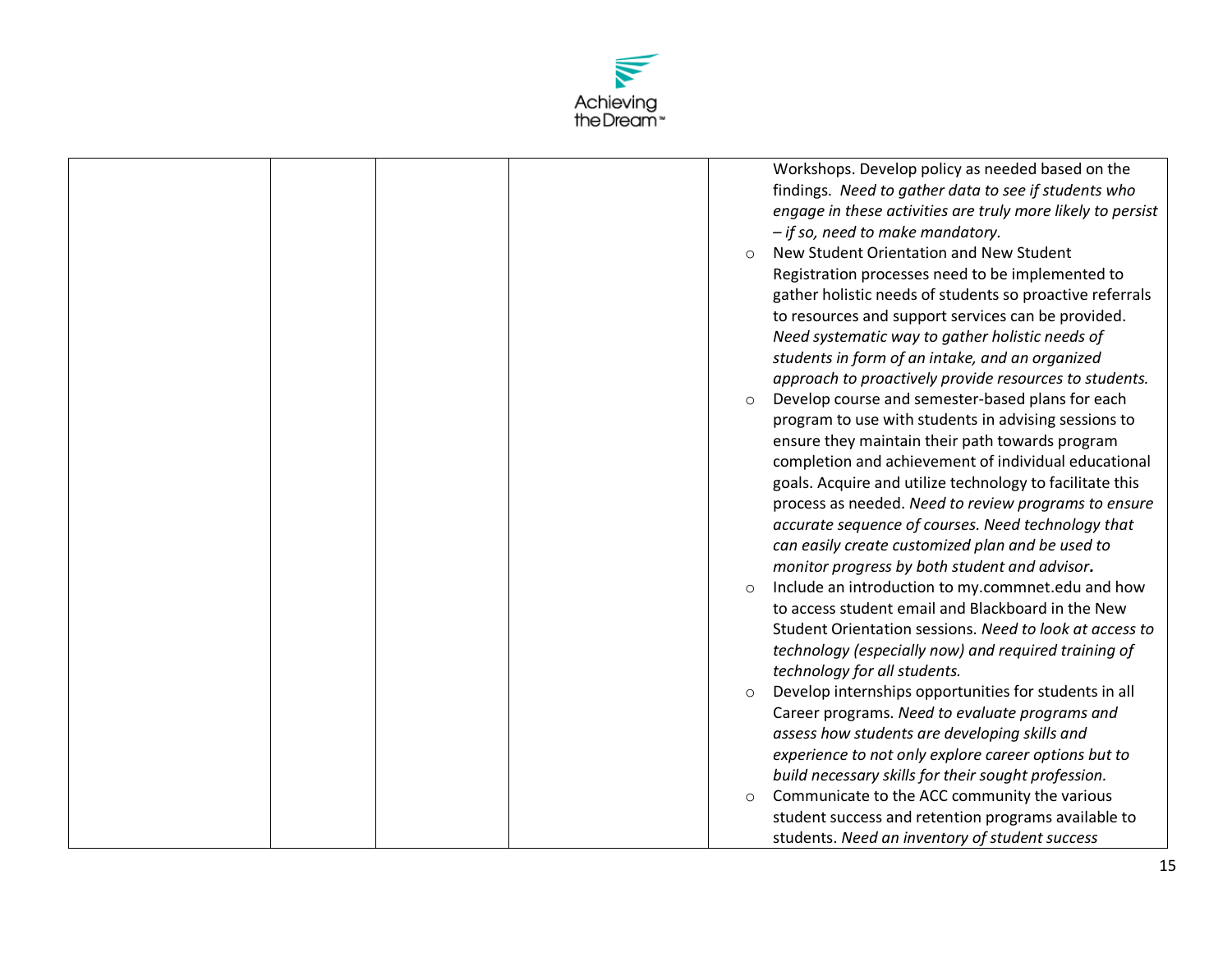

|                                             |   |              |                                                                                                                                                                                                           | initiatives and programs available for all to review,<br>understand, and use when working with students.<br>Post student success stories on the website and in the<br>$\circ$<br>newsletter. Develop an alumni relations office to<br>facilitate career development of current students.<br>Need staffing/resources to focus on collecting success<br>stories and develop alumni database for career<br>development.<br>Offer mental health resources for students on campus.<br>$\circ$<br>Need to have mental health resources on campus to<br>help with myriad of mental health issues facing our<br>students.<br>Communicate the Equity statement on the website and<br>$\circ$<br>in college literature. Develop measurable goals so that<br>progress towards the goals can be clearly monitored.<br>Need to establish measurable equity goals so that<br>certain populations are monitored and do not fall<br>through the cracks.<br>Additional faculty and staff are needed to provide<br>$\circ$<br>instructional and support services to ensure student<br>retention and success. Need more human resources<br>including faculty, advisors, retention staff, alumni<br>coordinator, marketing staff, etc. to help coordinate<br>recommended student success efforts |
|---------------------------------------------|---|--------------|-----------------------------------------------------------------------------------------------------------------------------------------------------------------------------------------------------------|------------------------------------------------------------------------------------------------------------------------------------------------------------------------------------------------------------------------------------------------------------------------------------------------------------------------------------------------------------------------------------------------------------------------------------------------------------------------------------------------------------------------------------------------------------------------------------------------------------------------------------------------------------------------------------------------------------------------------------------------------------------------------------------------------------------------------------------------------------------------------------------------------------------------------------------------------------------------------------------------------------------------------------------------------------------------------------------------------------------------------------------------------------------------------------------------------------------------------------------------------------------------------|
| Scale of Adoption<br><b>Assessment Tool</b> | Y | $\mathsf{N}$ | SOAA conducted and<br>revisited as part of first<br>year in ATD to better<br>understand what we need<br>to do in order to be "at<br>scale" for each of the<br>Guided Pathways pillars.<br>Much of what we | Pillar 1: Mapping Pathways to Student End Goals<br>Next steps:<br>Need clear understanding of data on career fields of<br>$\bullet$<br>importance in college's area, to link this data with programs<br>offered or use data to establish need for new programs.<br>Needs to be part of strategic plan process. (Occupational<br>and Educational Reports are provided to program                                                                                                                                                                                                                                                                                                                                                                                                                                                                                                                                                                                                                                                                                                                                                                                                                                                                                              |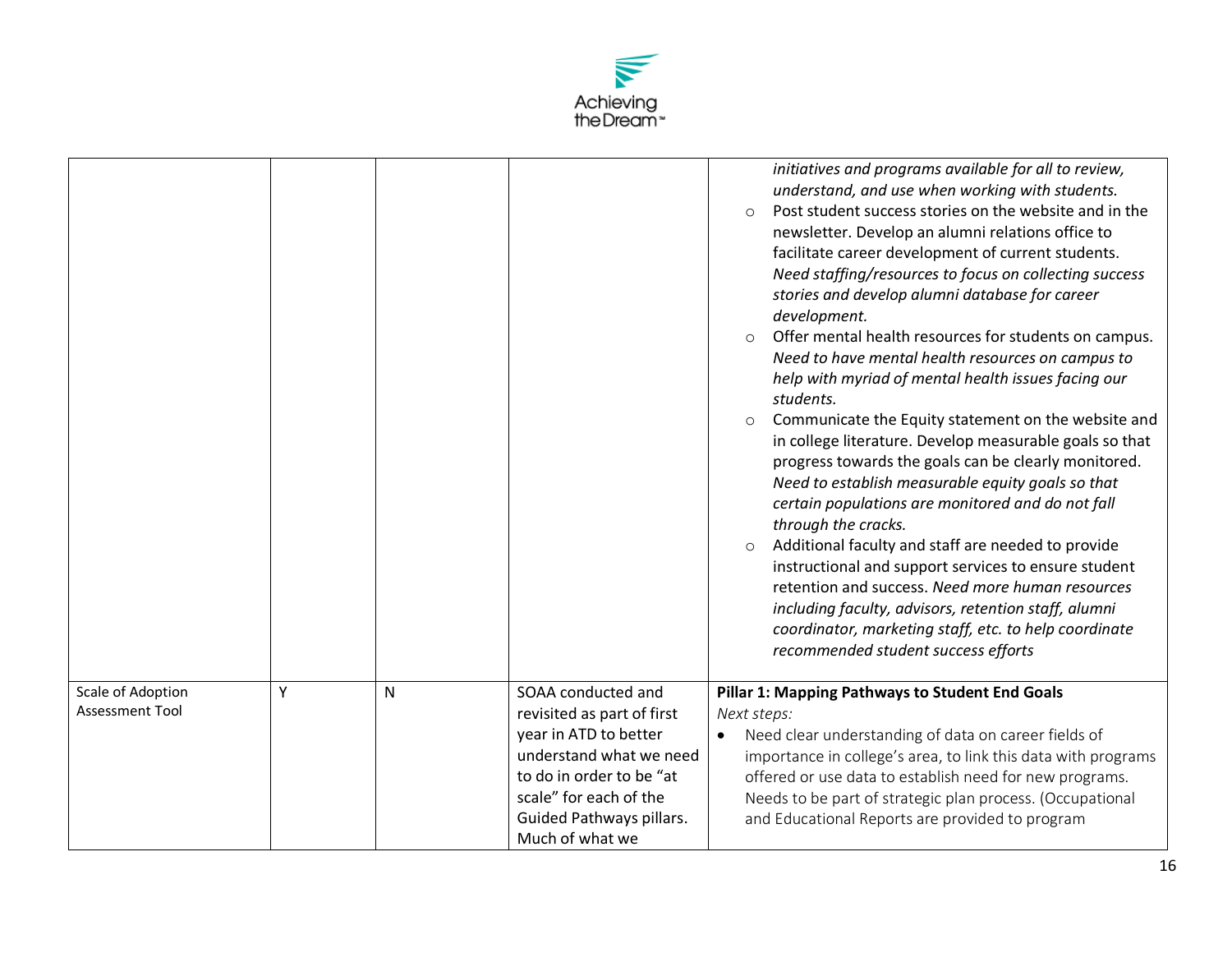

|  | included was prior to<br>many changes with<br>consolidation and may<br>impact our work. For<br>example, the Holistic Case<br>Management Policy was<br>approved and will require<br>advising for all certificate<br>and degree seeking<br>students. | $\bullet$<br>$\bullet$<br>$\bullet$<br>$\bullet$<br>$\bullet$<br>$\bullet$<br>$\bullet$ | coordinators for New Program Proposals and program<br>modifications)<br>Review current Academic Program Review process to see<br>what is required and propose changes if necessary in order<br>to ensure programs are "well designed to guide and<br>prepare students to enter employment and further<br>education in fields of importance to the college's service<br>area."<br>Each program needs to review existing transfer articulations<br>when conducting a program review if not doing so already.<br>Consider creating own advising sheets for the Transfer<br>Tickets and include in catalog for consistency. Need<br>approval from BOR on updated advising sheets before<br>utilizing.<br>Incorporate transfer institutions into Program Advisory<br>Board meetings if not occurring.<br>Recent data needed for Top Feeder Transfer Institutions (4<br>year) for every program from Clearinghouse and provided<br>on a regular basis to Program Coordinators.<br>Include jobs/labor market data related to sample job titles<br>for each academic program. This needs to be regularly<br>updated.<br>Showcase program specific alumni success stories and<br>highlight program specific employer connections.<br>Showcase program specific top feeder transfer institutions<br>and related transfer articulations<br>Review the design of the website regarding its usability and |
|--|----------------------------------------------------------------------------------------------------------------------------------------------------------------------------------------------------------------------------------------------------|-----------------------------------------------------------------------------------------|----------------------------------------------------------------------------------------------------------------------------------------------------------------------------------------------------------------------------------------------------------------------------------------------------------------------------------------------------------------------------------------------------------------------------------------------------------------------------------------------------------------------------------------------------------------------------------------------------------------------------------------------------------------------------------------------------------------------------------------------------------------------------------------------------------------------------------------------------------------------------------------------------------------------------------------------------------------------------------------------------------------------------------------------------------------------------------------------------------------------------------------------------------------------------------------------------------------------------------------------------------------------------------------------------------------------------------------------------------------------------------------------|
|  |                                                                                                                                                                                                                                                    |                                                                                         |                                                                                                                                                                                                                                                                                                                                                                                                                                                                                                                                                                                                                                                                                                                                                                                                                                                                                                                                                                                                                                                                                                                                                                                                                                                                                                                                                                                              |
|  |                                                                                                                                                                                                                                                    |                                                                                         | accessibility. Website needs to be easier to navigate.<br>Consider calling a meeting to revisit website design and<br>establish focus groups to ensure that it is user friendly and<br>accessible to all.                                                                                                                                                                                                                                                                                                                                                                                                                                                                                                                                                                                                                                                                                                                                                                                                                                                                                                                                                                                                                                                                                                                                                                                    |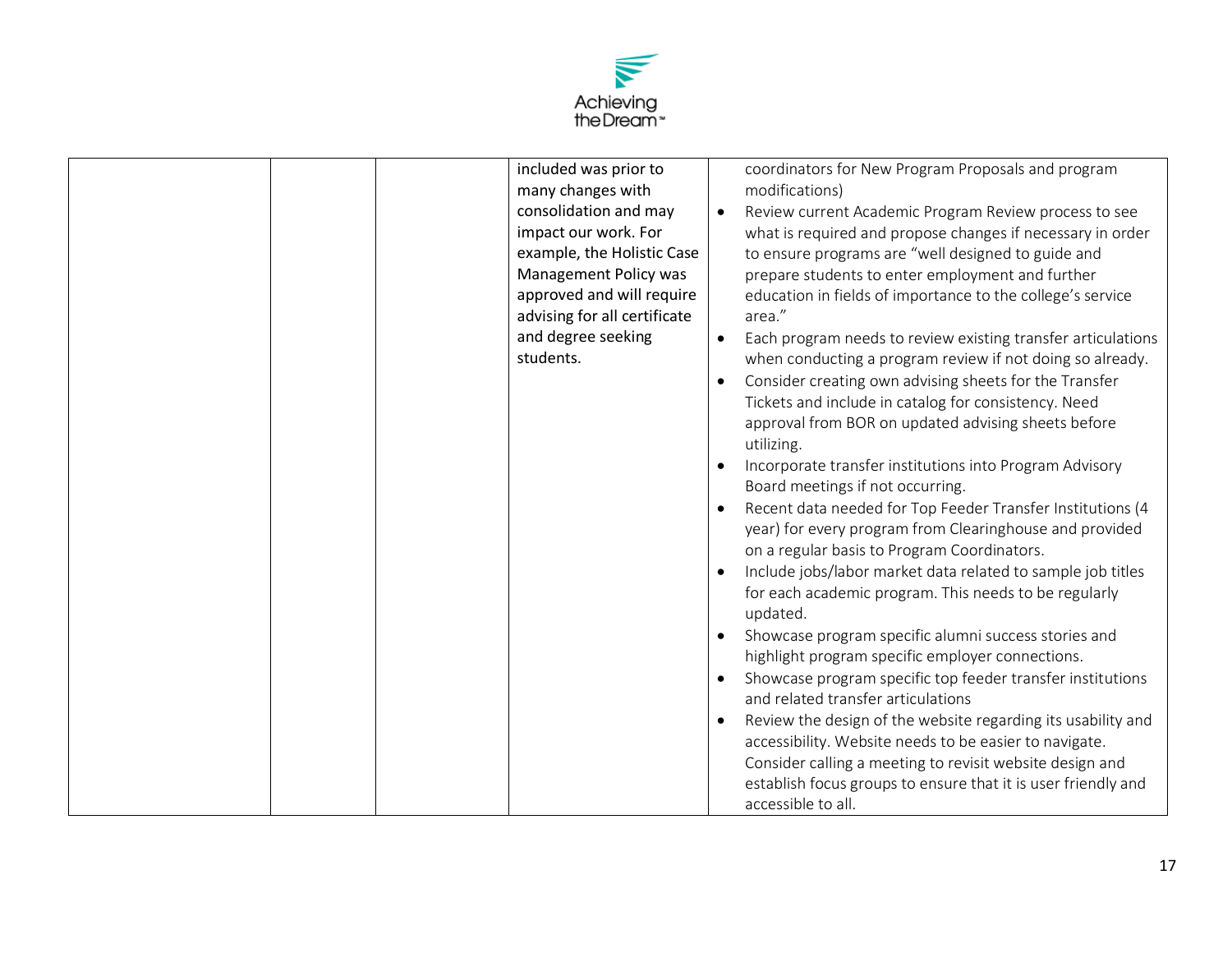

|  | Explore how to include financial costs, potential debt, and<br>$\bullet$<br>economic benefits completion of each academic program<br>on specific academic program webpages and promotional<br>materials. Include this information for each stackable<br>credential (certificate, associates, bachelors).<br>Need to include actual "placement" data (where students<br>$\bullet$<br>have transferred and have been employed) for each<br>academic program under the transfer and employment tabs<br>on program webpages.<br>Determine how often labor market information is updated<br>$\bullet$<br>on website through MRW. Determine if earnings can be |
|--|----------------------------------------------------------------------------------------------------------------------------------------------------------------------------------------------------------------------------------------------------------------------------------------------------------------------------------------------------------------------------------------------------------------------------------------------------------------------------------------------------------------------------------------------------------------------------------------------------------------------------------------------------------|
|  | displayed for sample job titles and make sure to indicate<br>level of degree (Associate's earnings or Bachelor's).<br>Incorporate graduate survey data into each program<br>updated information. Create process for sharing graduate                                                                                                                                                                                                                                                                                                                                                                                                                     |
|  | survey data and using information to update webpages and<br>degree sheets.                                                                                                                                                                                                                                                                                                                                                                                                                                                                                                                                                                               |
|  | AMTC to confirm with College of Technology what advising<br>pathway resources exist to post on website.                                                                                                                                                                                                                                                                                                                                                                                                                                                                                                                                                  |
|  | Program Coordinators need to identify milestone courses<br>$\bullet$<br>for each program (courses needed to succeed in program).                                                                                                                                                                                                                                                                                                                                                                                                                                                                                                                         |
|  | Faculty need to review and approve when courses are<br>$\bullet$<br>offered (semesters offered) and make sure this information<br>is consistent in the catalog, website, program sheets,<br>Degree Works (SEP)                                                                                                                                                                                                                                                                                                                                                                                                                                           |
|  | Program maps need to be approved by faculty/program<br>$\bullet$<br>coordinators for both F/T and P/T sequencing.                                                                                                                                                                                                                                                                                                                                                                                                                                                                                                                                        |
|  | New program sheets with prerequisites outlined and<br>$\bullet$<br>"semester offered" info need to be approved by<br>faculty/program coordinators.                                                                                                                                                                                                                                                                                                                                                                                                                                                                                                       |
|  | Once both F/T and P/T sequencing and semester offerings<br>$\bullet$<br>are approved, need to create plans in Degree Works                                                                                                                                                                                                                                                                                                                                                                                                                                                                                                                               |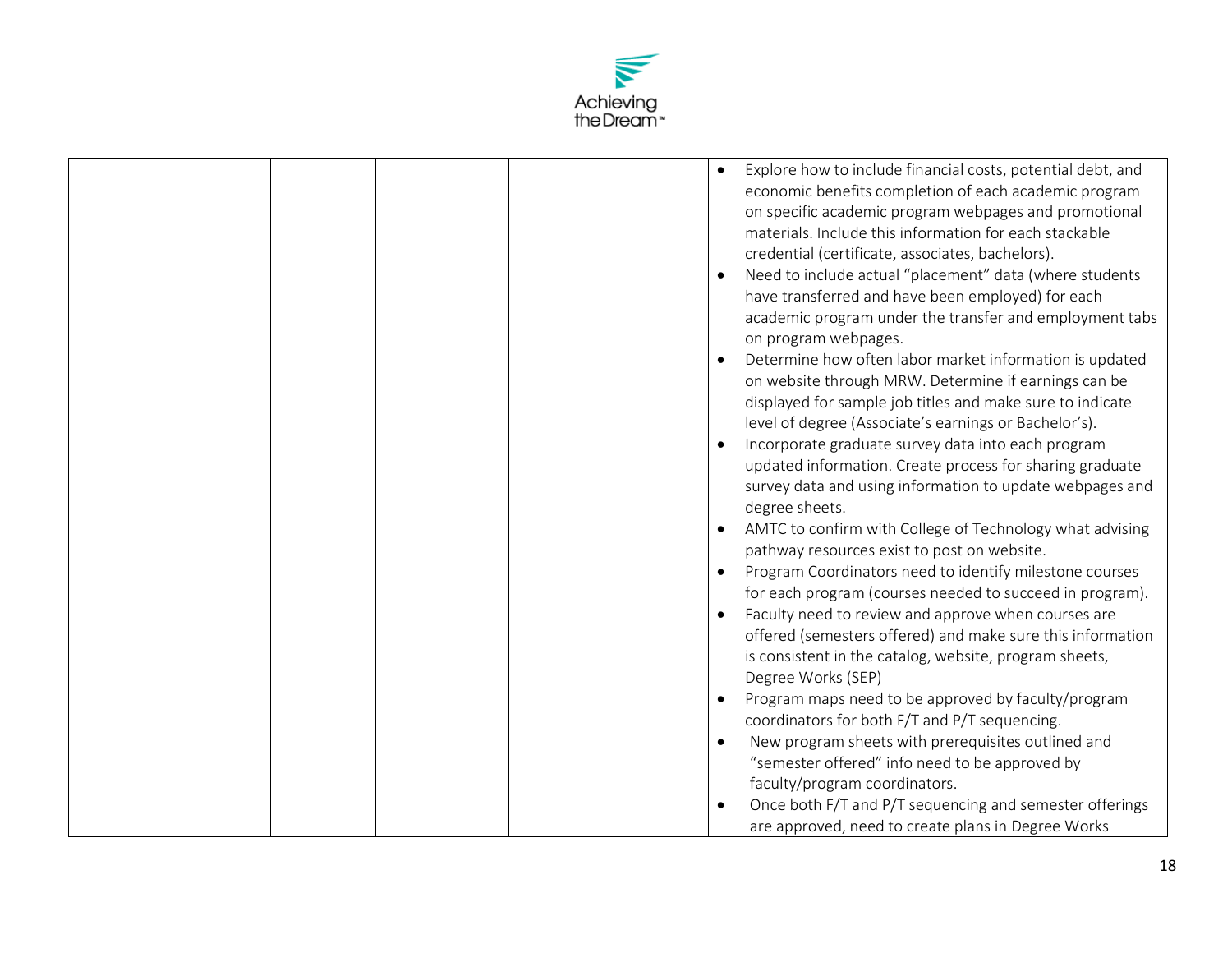

| Unsure if above should proceed since programs are being<br>$\bullet$                                                 |
|----------------------------------------------------------------------------------------------------------------------|
| consolidated at the system level.                                                                                    |
| Pillar 2: Helping Student Choose & Enter a Program Pathway                                                           |
| Next steps:                                                                                                          |
| Explore which "Intro" courses embed career/college                                                                   |
| exploration into courses.                                                                                            |
| Explore how more new students can take FOCUS2 or other<br>$\bullet$<br>career self-assessment within first semester. |
| Explore how students will choose approved "Areas of                                                                  |
| Study"                                                                                                               |
| Explore how to create plans for students - using Degree                                                              |
| Works? Other technology?<br>$\bullet$                                                                                |
| Have Program Coordinators define gateway courses for<br>$\bullet$                                                    |
| each major program area.                                                                                             |
| Gather data for student success in defined gateway courses<br>$\bullet$                                              |
| Determine which courses need special supports and then<br>make available                                             |
| List special supports on program webpages, marketing<br>$\bullet$                                                    |
| materials and actively promote to students                                                                           |
| Waiting on ACME for alignment of math courses with areas<br>of study                                                 |
| Promote support services available including "Tutoring<br>Referral" in Starfish                                      |
| Do not have adequate resources to provide support for all<br>$\bullet$                                               |
| poorly prepared students in all college level courses.                                                               |
| Focused on Math and English.                                                                                         |
| Continue partnerships with high schools<br>$\bullet$                                                                 |
| Pillar 3: Keeping Students on a Path                                                                                 |
| Next steps:                                                                                                          |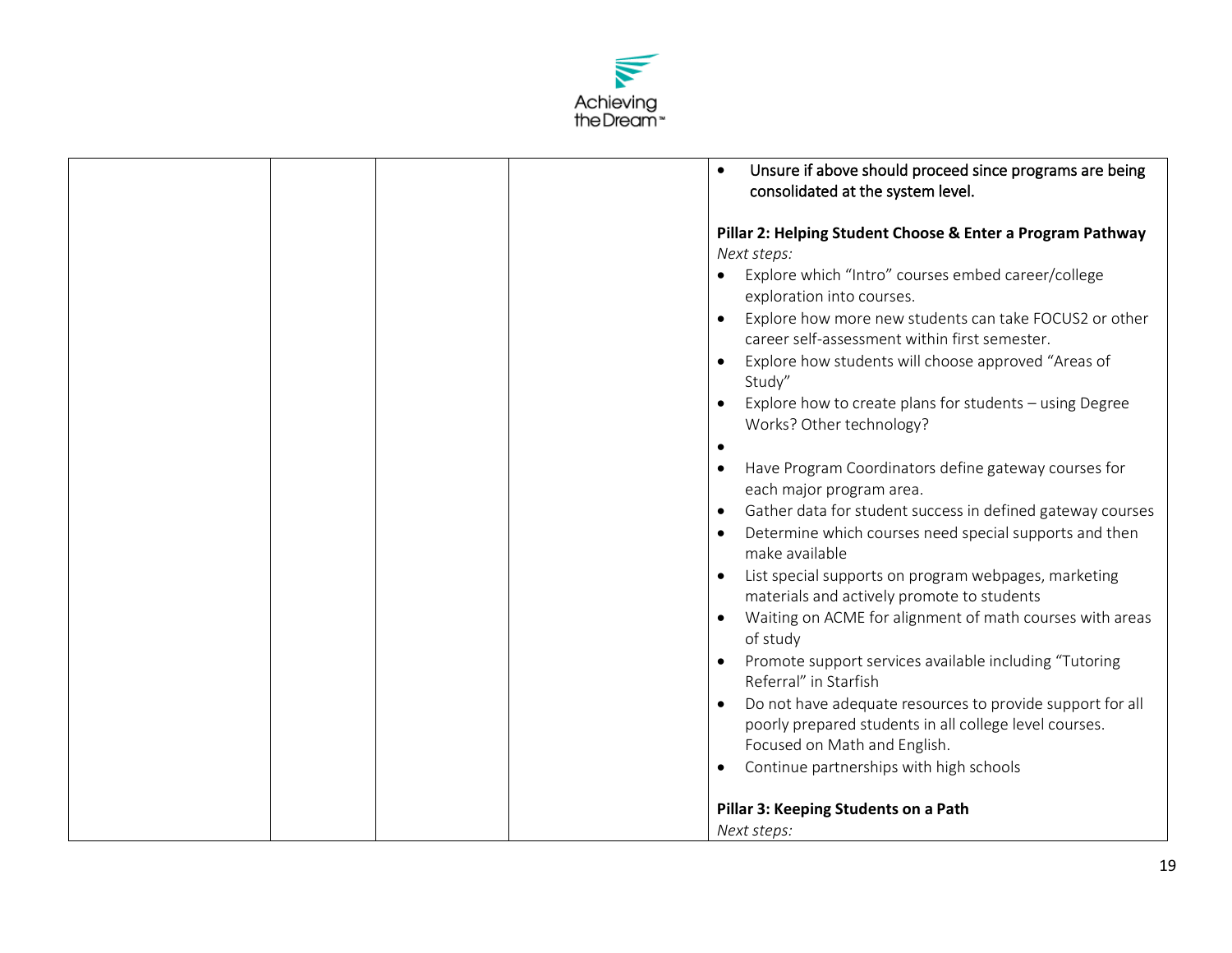

|  | Every student needs to be on a plan upon enrollment -                     |
|--|---------------------------------------------------------------------------|
|  | dependent on technology to monitor.                                       |
|  | Need more professional advisors to advise in case<br>$\bullet$            |
|  | management model                                                          |
|  | More promotion of Degree Works with faculty and<br>students.              |
|  | Utilize FYE for training students on reviewing degree audits<br>$\bullet$ |
|  | Continuing to use Degree Works? If so, waiting on                         |
|  | consolidated programs to program plans.                                   |
|  | $\bullet$                                                                 |
|  | Waiting on choice of technology program for academic<br>degree planning.  |
|  | Continue using Starfish for early alert and SOS program for<br>$\bullet$  |
|  | additional follow up with at risk students.                               |
|  | More staffing may be needed, such as "Retention                           |
|  | Specialists" to conduct further intervention with at-risk                 |
|  | students.                                                                 |
|  | Unsure if will continue to use Starfish so have not fully                 |
|  | implemented Intake form yet.                                              |
|  | More professional advisors are needed to ensure every<br>$\bullet$        |
|  | student is being advised in a case management model.                      |
|  | Mandatory advising may need to be explored. Without                       |
|  | mandatory advising, we rely on students to contact us.                    |
|  | Need to understand what kind of data can be provided to                   |
|  | inform scheduling.                                                        |
|  | What kind of technology program will be purchased that<br>$\bullet$       |
|  | can inform scheduling?                                                    |
|  |                                                                           |
|  | Pillar 4: Ensuring that Students are Learning                             |
|  | Next steps:                                                               |
|  | Continue program reviews - ensure that learning outcomes                  |
|  |                                                                           |
|  | are being reviewing and updated as necessary                              |
|  | Consolidation will require common learning outcomes                       |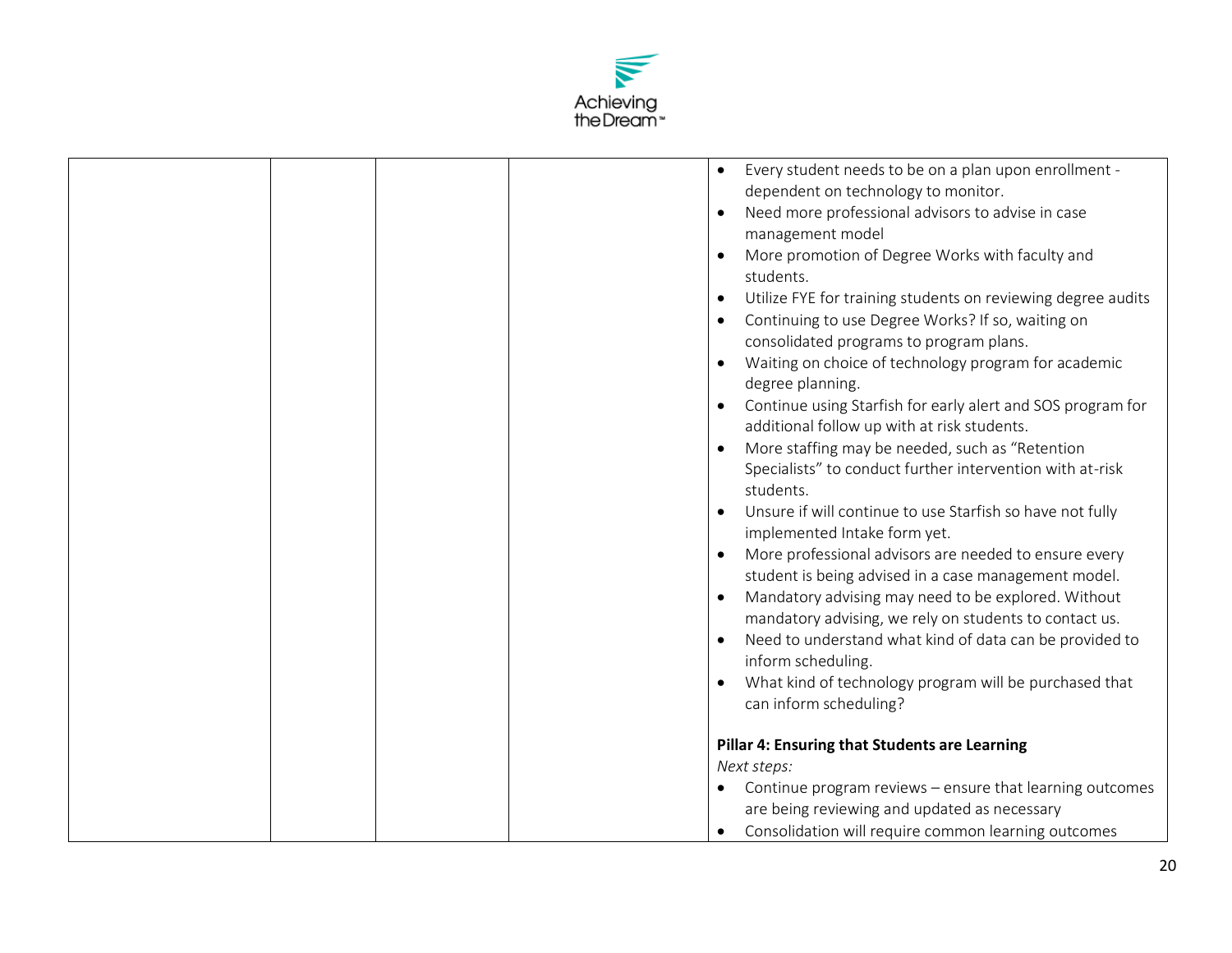

|                                                        |   |   |                                                                                                                                  | Continue to offer opportunities for to apply and deepen<br>$\bullet$<br>knowledge<br>Explore and catalog where these opportunities are<br>$\bullet$<br>intentionally embedded into coursework<br>Review how programs are assessing whether students are<br>$\bullet$<br>mastering learning outcomes in each program<br>Continue schedule of assessment to help inform<br>$\bullet$<br>professional development needs and help to improve<br>teaching and learning process<br>Decide if other program areas should incorporate portfolios<br>$\bullet$<br>Continue promoting Career Services workshops,<br>$\bullet$<br>presentations, services<br>Consult with program coordinators on necessity for<br>$\bullet$<br>portfolios in additional programs<br>Understand cycle of when CCSSE, SENSE, and Institutional<br>$\bullet$<br>Effectiveness are conducted, reported out, and what the<br>college does with results to inform professional<br>development and improve effectiveness of educational<br>practice.<br>Review how student evaluations are used.<br>Look into other data that may inform effectiveness of<br>$\bullet$<br>educational practice. |
|--------------------------------------------------------|---|---|----------------------------------------------------------------------------------------------------------------------------------|----------------------------------------------------------------------------------------------------------------------------------------------------------------------------------------------------------------------------------------------------------------------------------------------------------------------------------------------------------------------------------------------------------------------------------------------------------------------------------------------------------------------------------------------------------------------------------------------------------------------------------------------------------------------------------------------------------------------------------------------------------------------------------------------------------------------------------------------------------------------------------------------------------------------------------------------------------------------------------------------------------------------------------------------------------------------------------------------------------------------------------------------------------------|
| <b>Holistic Student Support</b><br>Discovery Inventory | Y | N | Inventory conducted to<br>better understand our<br>processes, barriers to<br>student success, next<br>steps toward ideal design. | Please see <b>below</b> for key insights into next steps toward ideal<br>design:                                                                                                                                                                                                                                                                                                                                                                                                                                                                                                                                                                                                                                                                                                                                                                                                                                                                                                                                                                                                                                                                               |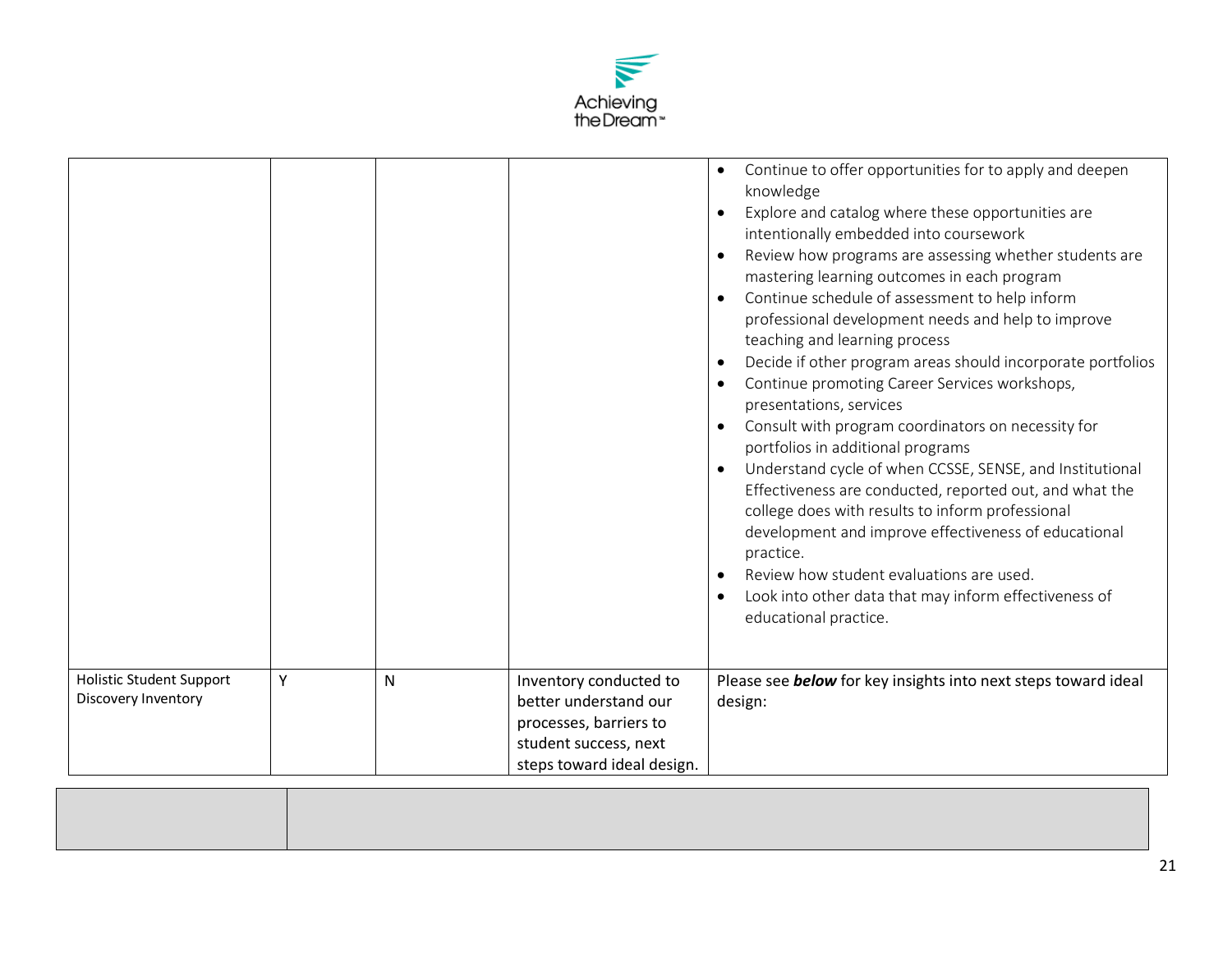

| Area                                                 | ATD Holistic Student Supports Discovery Inventory -                                                                                                                                                                                                                                                                                        |
|------------------------------------------------------|--------------------------------------------------------------------------------------------------------------------------------------------------------------------------------------------------------------------------------------------------------------------------------------------------------------------------------------------|
|                                                      | <b>Summary of "Next Steps Toward Ideal Design"</b>                                                                                                                                                                                                                                                                                         |
| <b>Admissions &amp; Entry</b><br>(Jill, Yhara, Jenn) | Require Immunization and Placement Holds - need these guardrails in place to assure smooth processes for both<br>1)<br>students and staff; can't register until all admission documents are in.                                                                                                                                            |
|                                                      | Create and require Intake Survey - Look into if WASA group is creating intake as part of application; if not, should<br>2)<br>look into creating own (draft is created in Starfish) and figure out when to require intake from students.                                                                                                   |
|                                                      | Require registration holds on all new degree and certificate seeking students - Need more staffing to ensure proper<br>3)<br>advising, review of intake information, holistic advising conversations.                                                                                                                                      |
|                                                      | Establish an enrollment management committee that includes wide representative, clear objectives, and regularly<br>4)<br>scheduled meetings.                                                                                                                                                                                               |
|                                                      | Create Enrollment Communication Plan - Convene all "enrollment management" staff to create an effective<br>5)<br>enrollment communication plan that is clear to students and outlines necessary steps. May involve logging into<br>"Portal". CRM Recruit may help establish this communication plan (to go live at the end of March 2020). |
|                                                      | Require students to sign into myCommNet or other portal as part of enrollment process to complete steps such as<br>6)<br>uploading documents, completing "online orientation", or signing up for Orientation.                                                                                                                              |
|                                                      |                                                                                                                                                                                                                                                                                                                                            |
| <b>Orientation</b><br>(MaryBeth, Amely, Michele)     | Make New Student Orientation mandatory. Require all students (regardless of start time) to participate in an<br>1)<br>orientation.                                                                                                                                                                                                         |
|                                                      | Make clear distinction between "New Student Workshops" and "Orientation" by reviewing and defining outcomes<br>2)<br>for each.                                                                                                                                                                                                             |
|                                                      | Consider online orientation for those who cannot make in person.<br>3)                                                                                                                                                                                                                                                                     |
|                                                      | Figure out way to streamline, reduce number of times students come to campus.<br>4)                                                                                                                                                                                                                                                        |
|                                                      |                                                                                                                                                                                                                                                                                                                                            |
| <b>Advising &amp; Planning</b><br>(Cat, Amanda)      | Require registration holds for degree and certificate seeking students (both new and continuing) each term.<br>1)                                                                                                                                                                                                                          |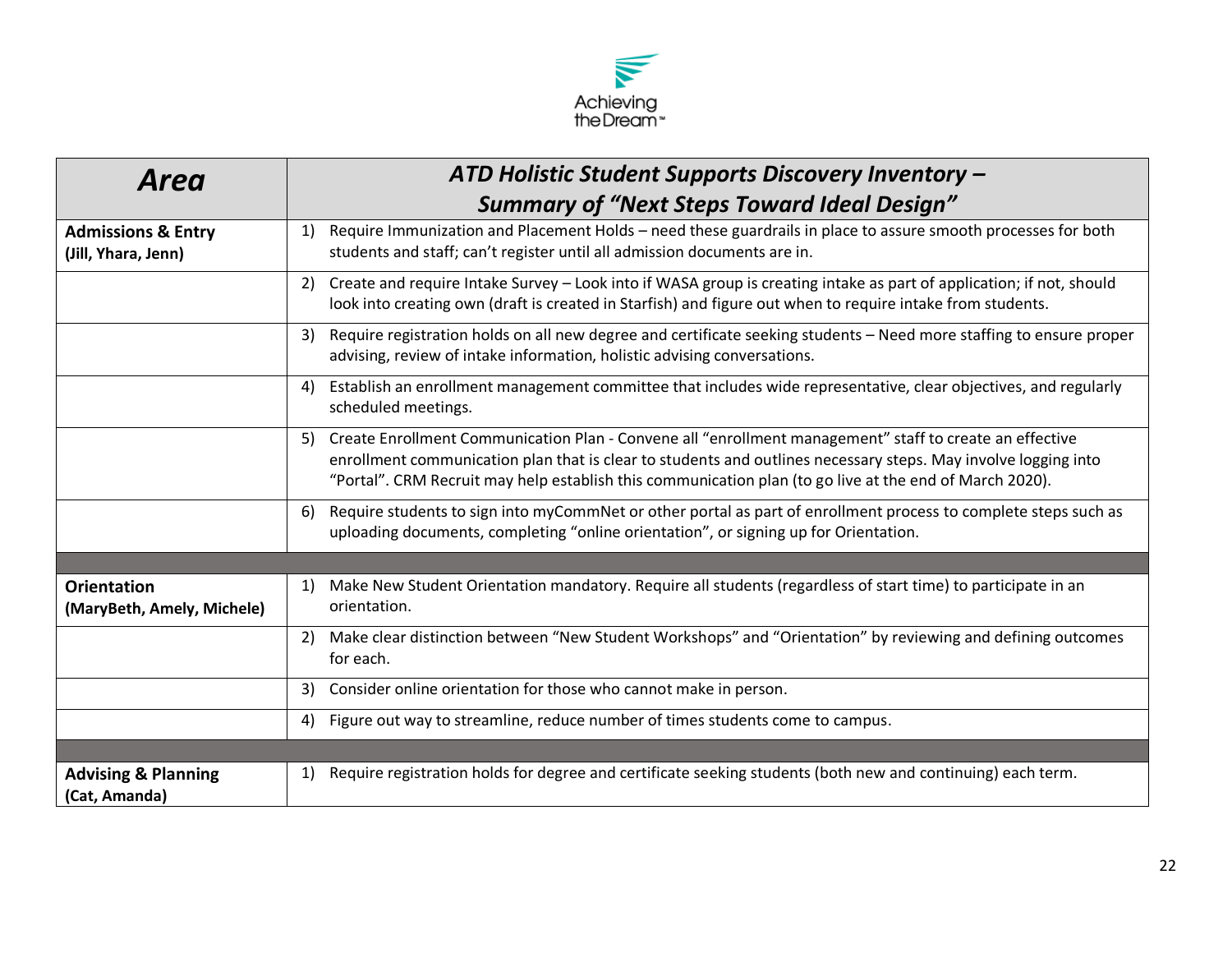

|                                                    | Hire more advisors to create true case management model with Professional Advisors assigned to Program<br>2)<br>Coordinators to work as liaisons. Program Coordinators need to have hours during off contract periods.                                                                                                                                                                               |
|----------------------------------------------------|------------------------------------------------------------------------------------------------------------------------------------------------------------------------------------------------------------------------------------------------------------------------------------------------------------------------------------------------------------------------------------------------------|
|                                                    | Catalog year is important and needs to be clearly defined for each student. Create and maintain clear curricular<br>3)<br>records including program sheets and catalog.                                                                                                                                                                                                                              |
|                                                    | Advisor assignment upon enrollment (admissions). Clear communication process to students about who advisor is<br>4)<br>and advising process. Assigned advisor can determine appointments, group advising and utilize technology such as<br>Starfish so that students can easily schedule appointments or sign up for group advising sessions. Eliminate walk-in<br>hours to ensure quality advising. |
|                                                    | Degree Works (or other technology) needs to be accurate and easy to use for students and advisors. Need to be<br>5)<br>able to readily create plans that can be modified easily according to student's progress and credit-load.                                                                                                                                                                     |
|                                                    | Program Coordinators need to create and approve accurate course sequencing for both full and part-time<br>6)<br>(suggested semester sequencing) and commit to courses being offered so that schedules are guaranteed, and<br>students can complete degree or certificate on time.                                                                                                                    |
|                                                    | Establish advising outcomes only if case management advising is implemented.<br>7)                                                                                                                                                                                                                                                                                                                   |
|                                                    | Work with Program Coordinators to create graduation workshops that are program specific<br>8)                                                                                                                                                                                                                                                                                                        |
|                                                    | Educate students on academic standing and what it means to be in good standing.<br>9)                                                                                                                                                                                                                                                                                                                |
|                                                    | 10) Have adequate and appropriate space for advising students in a case management model with additional advisors.                                                                                                                                                                                                                                                                                   |
|                                                    |                                                                                                                                                                                                                                                                                                                                                                                                      |
| <b>Student Financial Security</b><br>(Sam, Teresa) | Identify way to get students to complete FAFSA before June 1 - incorporate into Enrollment Process.<br>1)                                                                                                                                                                                                                                                                                            |
|                                                    | Need to establish regularly offered workshops on how to complete FAFSA (dependent on more financial aid staff).<br>2)                                                                                                                                                                                                                                                                                |
|                                                    | Financial education outcomes (budgeting, financing education, etc.) need to be reviewed and addressed in FYE.<br>3)                                                                                                                                                                                                                                                                                  |
|                                                    | More promotion of food pantry through use of faculty in classrooms.<br>4)                                                                                                                                                                                                                                                                                                                            |
|                                                    | Establish a process to or use technology program like Starfish to proactively refer students to services (financial aid,<br>5)<br>food pantry, etc.) who need them.                                                                                                                                                                                                                                  |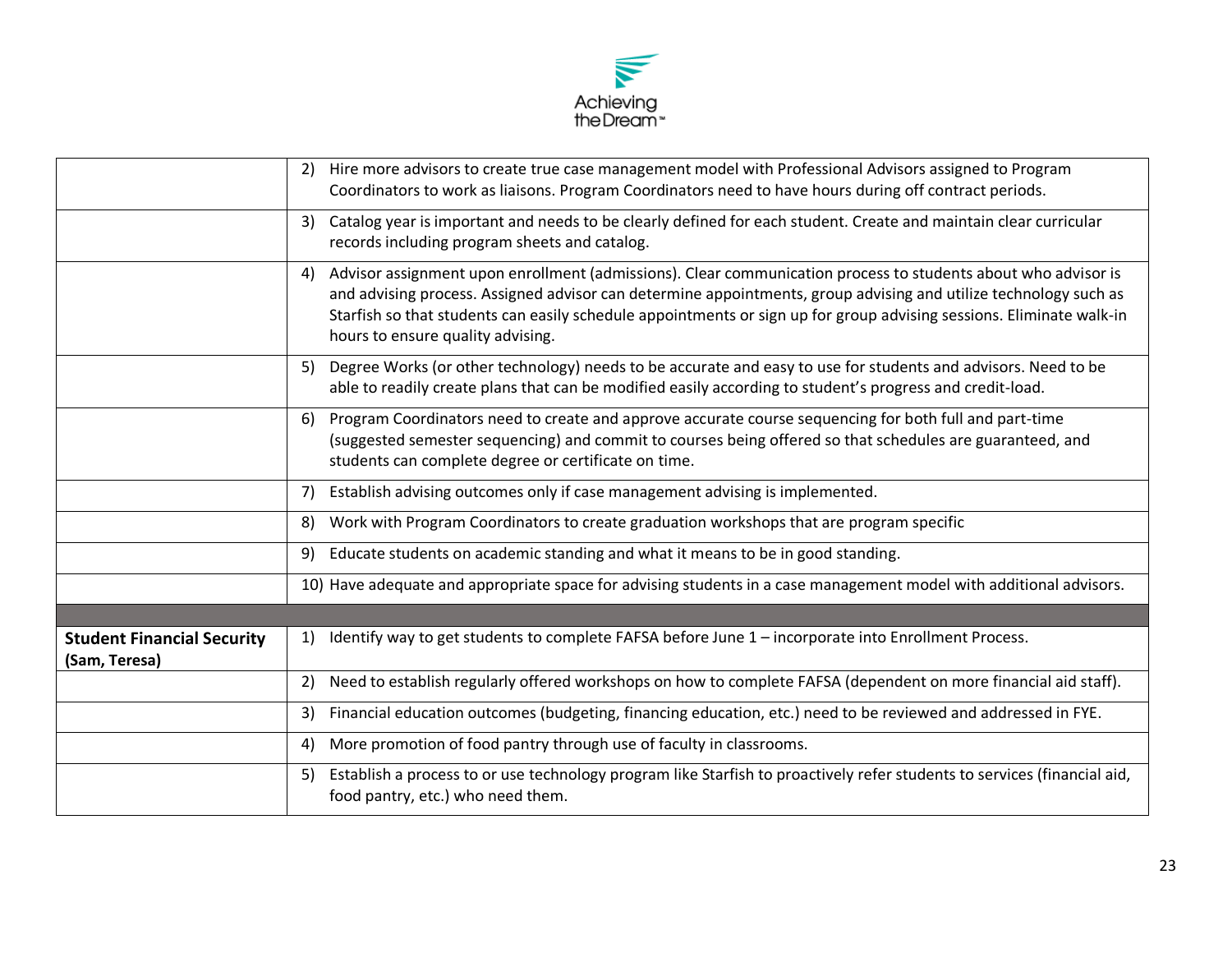

|                                                                                                    | Emergency aid process needs to be clarified and communicated to all faculty and staff so that everyone knows how<br>6)<br>students can access emergency funds.                                                                                                                                                           |
|----------------------------------------------------------------------------------------------------|--------------------------------------------------------------------------------------------------------------------------------------------------------------------------------------------------------------------------------------------------------------------------------------------------------------------------|
| <b>Integration of Student</b><br><b>Supports and Success</b><br><b>Strategies</b><br>(Tim, Joseph) | Move Tutoring Center to larger space and hire additional tutors to offer group tutoring sessions and workshops.<br>1)                                                                                                                                                                                                    |
|                                                                                                    | Create dedicated group study space(s) on campus.<br>2)                                                                                                                                                                                                                                                                   |
|                                                                                                    | Review how each discipline focuses on specific information literacy skills (IL) and if there are consistent citation<br>3)<br>styles within each discipline. Assess how students are learning a range of IL skills throughout their college career.                                                                      |
|                                                                                                    | Dedicated Testing Center and Proctor/Testing Coordinator.<br>4)                                                                                                                                                                                                                                                          |
|                                                                                                    | Fully implement Guided Pathways including Areas of Study. Create process for students to choose area of study<br>5)<br>upon admission.                                                                                                                                                                                   |
|                                                                                                    | Develop and promote "Wellness Center" and track usage.<br>6)                                                                                                                                                                                                                                                             |
|                                                                                                    | More formal training on referring students to resources including mental health, community resources, and off<br>7)<br>campus agencies.                                                                                                                                                                                  |
|                                                                                                    | Need to use predictive analytics and data to determine when it is best to offer courses. Students need to be on<br>8)<br>educational plans using a technology system that allows us to then determine and predict course need.                                                                                           |
|                                                                                                    |                                                                                                                                                                                                                                                                                                                          |
| <b>Use of Data and Adoption</b><br>of Technology<br>(Qing, Stacey, Laurie, Teresa)                 | Need to establish online filing system/imaging to keep track of students' documents safely and securely.<br>1)                                                                                                                                                                                                           |
|                                                                                                    | Need to utilize a technology program that can pull data from SIS (including grades) and create easy-to-access<br>2)<br>student dashboard for advisors. (Starfish has capability but we do not own those features). System should be<br>intuitive and adaptable, yet robust. Easy to see which students are most at-risk. |
|                                                                                                    | Need resources including staff and finances to use and maintain technology programs such as Starfish so that we<br>3)<br>can fully utilize to help with student success, retention, and completion.                                                                                                                      |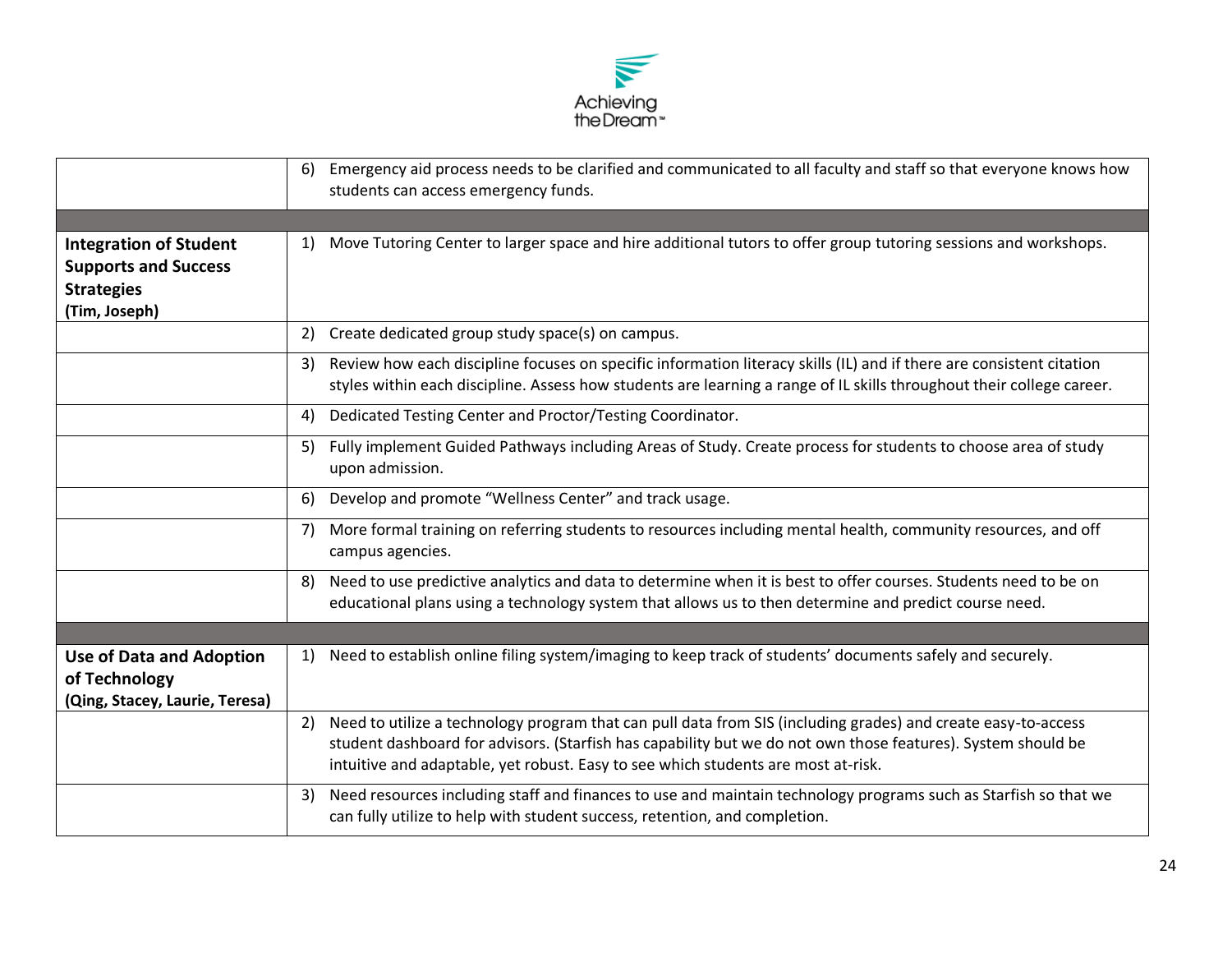

| 4)  | Establish Mid-term grade policy to enhance early alert procedures.                                                                                                                                                                                                                                                                                                                         |
|-----|--------------------------------------------------------------------------------------------------------------------------------------------------------------------------------------------------------------------------------------------------------------------------------------------------------------------------------------------------------------------------------------------|
| 5)  | Ongoing training of student success platform features (such as Starfish), which would require dedicated staff.                                                                                                                                                                                                                                                                             |
| -6) | Create data dashboard based on different users. For example, program coordinators could easily pull data for<br>programs to include completion, retention, graduation, and success rates of courses. Create based on best practices<br>at other colleges.                                                                                                                                  |
| 7)  | Develop research agenda to define which data points should be widely distributed each semester, aside from<br>system wide data that is being collected.                                                                                                                                                                                                                                    |
| 8)  | Establish a data timeline to include when data is available at specific times of year and who to distribute data to. Ex:<br>clearinghouse transfer data, withdrawal data, etc. Ensure that system wide vs. local data that is collected regularly is<br>easily accessible and made available to everyone. Create a culture of data that is accessible, understandable, and<br>informative. |
| 9)  | Regularly use CCSSE, SENSE, etc. data as "student voice" for decision making and strategic plan development.                                                                                                                                                                                                                                                                               |
|     | 10) Need technology that is easy-to-use for degree planning and course scheduling, which would include non-credit<br>(developmental) courses for student planning purposes.                                                                                                                                                                                                                |
|     | 11) Course evaluations and assessment – review how this information is used to improve courses.                                                                                                                                                                                                                                                                                            |

**Please describe any additional qualitative and quantitative analyses you completed, if any.** 

## **What did you learn about the student experience at your institution? (Please be specific and share disaggregated data in support of your findings.) (***250 words, excluding entries in the above chart).*

While we learned much about the student experience through the above-mentioned activities, we focused on the following six areas affecting student success and the overall the student experience.

1. *Advising -* Advising is a mystery and often not clear to students. Not all students receive the same advising experience, as it is not mandatory for all students. Recent SENSE data shows that the score has decreased in student satisfaction with "advising" (NOTE that an "advisor" is not clearly defined and could refer to either a faculty advisor or professional advisor).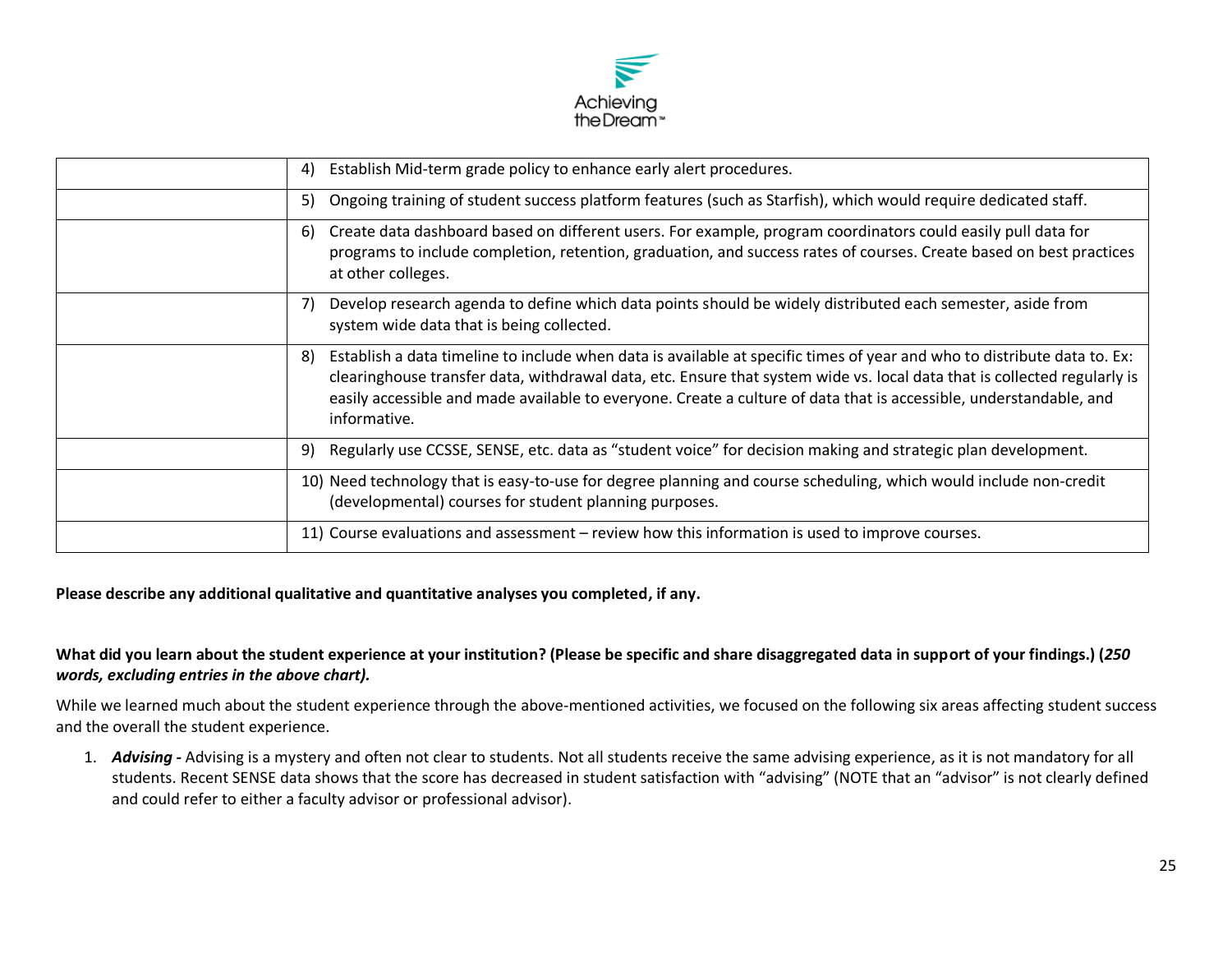

# **Clear Academic Plan and Pathway**

|                                                            | % of Students who   |                        |      |      |
|------------------------------------------------------------|---------------------|------------------------|------|------|
|                                                            | responded "AGREE or |                        |      |      |
|                                                            |                     | <b>STRONGLY AGREE"</b> |      |      |
|                                                            | 2009                | 2012                   | 2015 | 2019 |
| 18d. I was able to meet with an academic                   |                     |                        |      |      |
| Iadvisor at times convenient for me                        | 73.3                | 73.2                   | 70.2 | 58.4 |
| 18e. An advisor helped me to select a                      |                     |                        |      |      |
| course of study, program, or major                         | 68.6                | 69                     | 71.5 | 65.5 |
| 18f. An advisor helped me to set academic goals and to     |                     |                        |      |      |
| create a plan for achieving them                           | 34.9                | 37.9                   | 48.9 | 34.4 |
| 18g. An advisor helped me to identify the courses I needed |                     |                        |      |      |
| to take during my first semester/quarter                   | 70.4                | 74.9                   | 73.3 | 70.7 |
| 18h. A college staff member talked with me about my        |                     |                        |      |      |
| commitments outside of school (work, children, dependents, |                     |                        |      |      |
| etc.) to help me figure out how many courses to take       | 34.3                | 35.8                   |      | 33.8 |

The recently passed and soon-to-be implemented Holistic Case Management Advising model will hopefully help with developing a much clearer advising process for students, resulting in students having a clearer academic plan and pathway. Additionally, we need to ensure that along with mandatory advising, students have a customized academic plan with approved and clear semester sequencing that can be adjusted based on credit load. Feedback from the ICAT and through mapping the student experience indicates that Degree Works is not user-friendly and does not provide the ease of creating these customized plans for students. Better technology is needed to help advisors and students with planning academic pathways toward end goals.

- 2. *On-boarding Process* Onboarding process for new students needs to be strategic, clear, and consistent for all incoming students. Evaluation and the following adjustments need to be made:
	- a. If data proves that certain **ON-BOARDING ACTIVITIES** increase student success (Orientation, New Student Workshops Asnuntuck's Student Planning, Information, and Registration Event (ASPIRE) sessions), then they should be mandatory.
	- b. Students need to be proactively referred to holistic resources from the beginning with a carefully crafted **INTAKE** process. We have started a pilot of this intake in advising for all new students and are sending students information about resources that pertain to their specific needs.
	- c. Students should know who their advisor is upon enrolling so that they have a "go-to" person and would be connected early to make the advising process clear.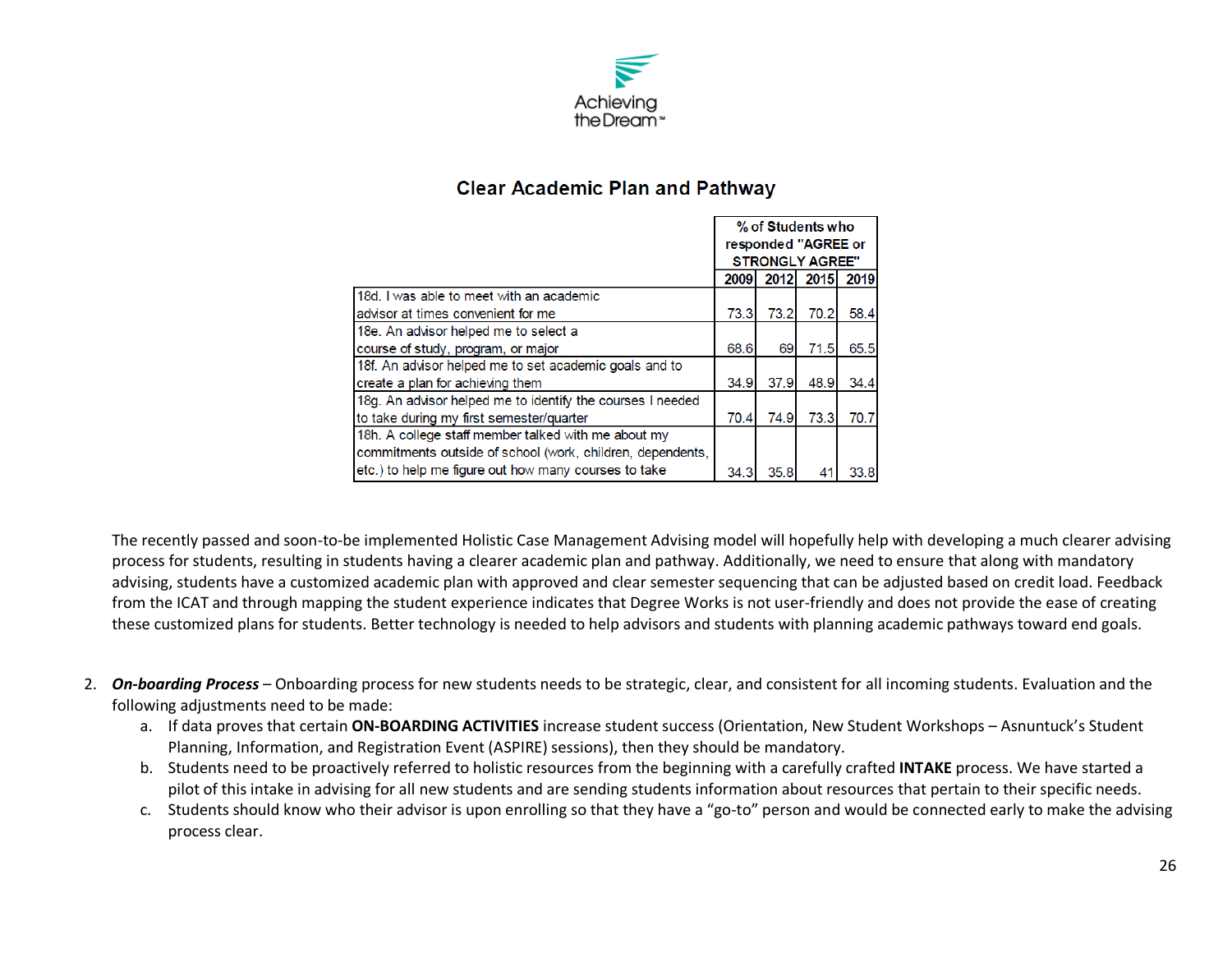

- 3. *Data* Through the ICAT Café discussions and mapping the student experience, we have learned that we do not utilize data consistently or have it readily accessible for faculty and staff to:
	- a. Assist in decision making (Example: Summer bridge programs have never really been embraced at ACC. Data can help make the case for why it is important to offer early on-boarding and integration activities.)
	- b. Assess effectiveness of policies and practices in promoting student success on a regular basis
	- c. Easily determine at-risk populations and create action plans for outreach
	- d. Understand factors affecting student success so that we can get answers to questions like:
		- What is the relationship between gateway classes (ENG and MAT) and success in other classes?
		- Do certain program-specific critical courses that have low success rates need necessary prerequisites?
		- How does taking ENG and MAT in the first-year impact student success versus not-taking them in the first year?
		- Why do students withdraw? Currently no required process for total withdrawal/exit interview or collection of withdrawal reasons is in place
		- How does being "undecided" major or educational goal affect student's overall success?
		- How can we assess motivation and proactively address?
		- How can we use COVID19 survey data to help prepare for Fall 2020?
- 4. *Communication* Through the ICAT Café discussions and mapping the student experience, communication is an issue that impacts the student experience in many ways:
	- a. Need to understand how to best communicate with students (email does not always work); utilize more focus groups to understand student needs
	- b. Gather more information from students to inform course delivery/course schedule, when to make resources available (library, childcare, etc.)
	- c. Many resources exist and faculty and staff are not aware to promote to students (Example: Emergency fund how is this communicated to staff and made available to students?)
	- d. Need overall enrollment communication plan that breaks down silos and puts everyone on the same page as to how student experiences and receives communication during their entire college life cycle (recruitment, enrollment, onboarding, advising, academics, nearing completion, graduation).

## 5. *Technology Accessibility & Training*-

a. Training and accessibility of technology resources is needed for all faculty, adjuncts, staff, and students so that there is continuity, clarity, and equity. Much feedback from the ICAT Café was about how the lack of technology accessibility and training is negatively impacting the student experience.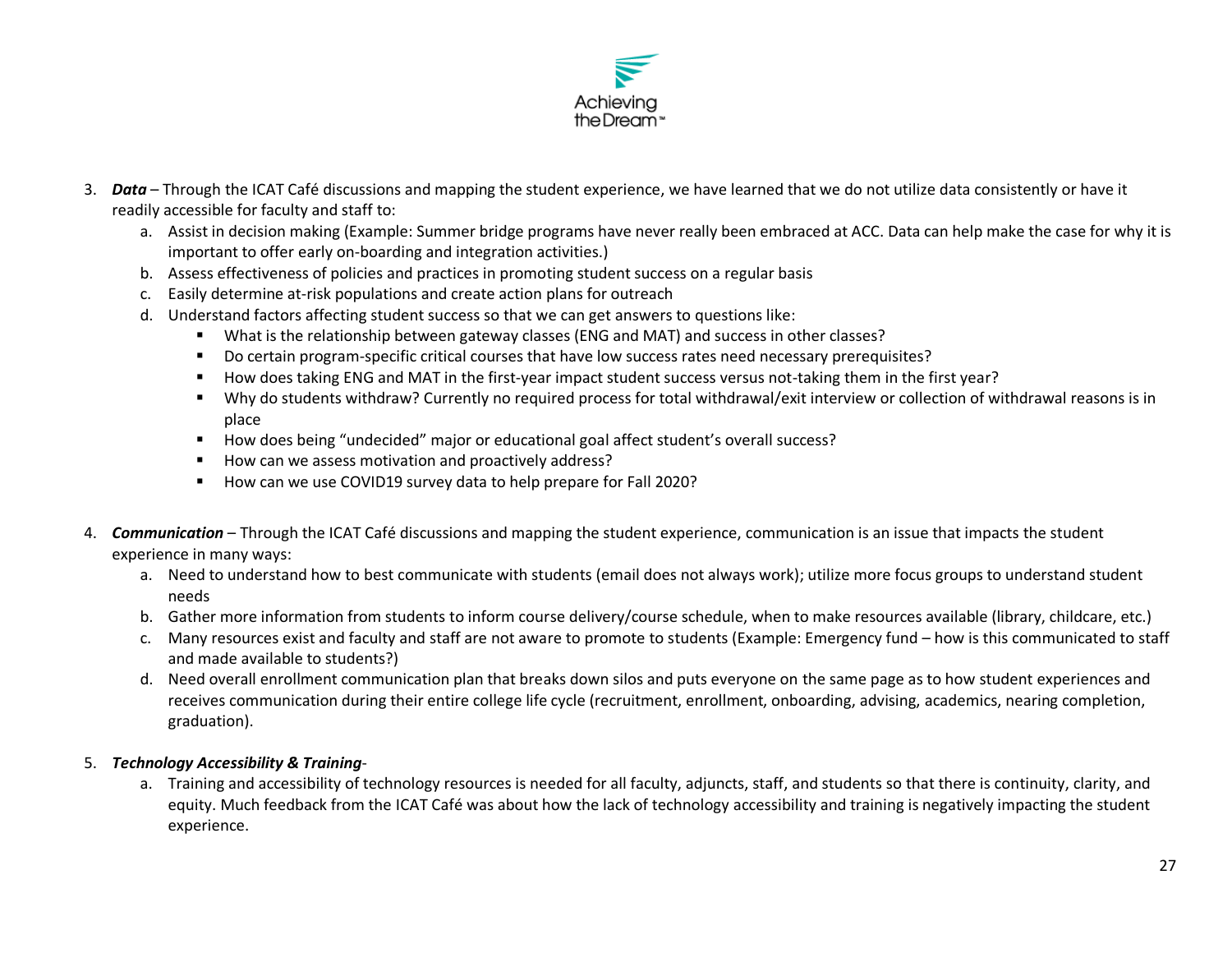

- b. Starfish, Degree Works, and other technological resources should be used consistently if these platforms can aid in student success need more resources to help in training all.
- c. Ideas include: Communication of minimum technology requirement/clear expectations in all courses; 1-credit course in Blackboard required for all students to become familiar with navigating online resources; continuity in Blackboard course set-up/template.
- 6. *Wrap-around services -* We lack a critical resource in the student experience. The lack of mental health and crisis intervention services on campus is one of ACC's greatest deficiencies. While it is important to be able to refer students to professional services that can provide long-term outpatient treatment, we need to have services on our campuses to respond to students in crisis at the point they need it. The need for on-site mental health services was discussed in the ICAT Café as well as preliminary feedback from students in our local "barriers to student success" survey. We understand that the new structure plans on having a mental health resource on each campus to address these issues and this should be a priority.

#### **Section 4: Your Student Success Vision** (*50 words)*

Describe your overarching student success vision. This should envision the ideal student experience at your institution.

- A strong vision statement is a concise, specific, and inspiring understanding of what the institution aspires to become or achieve that can be used by all *stakeholders to set priorities and guide action.*
- *It is a forward-looking statement that engages and motivates the college community and clearly articulates the benefits for student success.*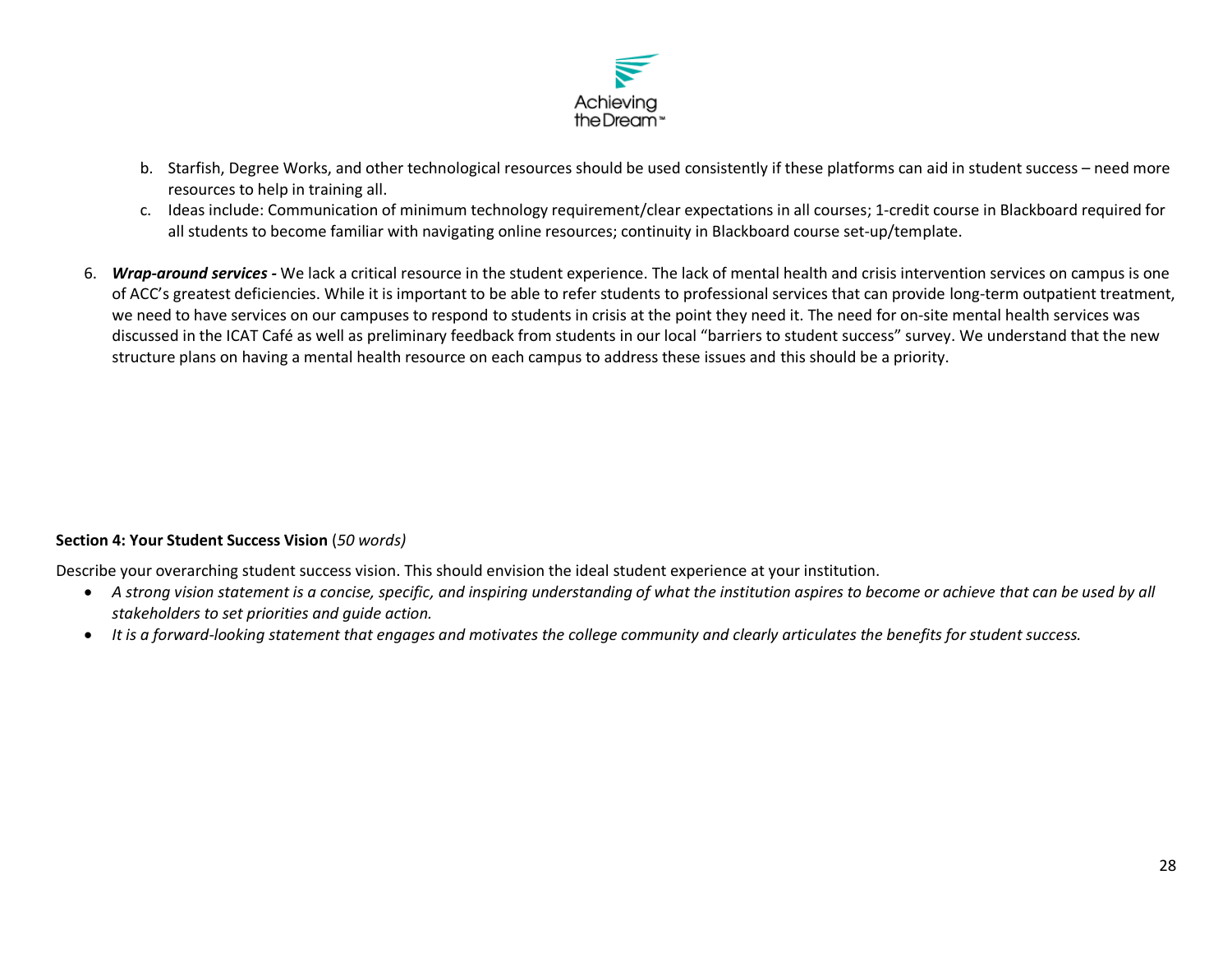

#### **Section 5: Your Action Plan Priority Goals**

Combining (a) your **Student Success Vision** with what you have learned about the (b**) current student experience, barriers and gaps**, and (c) **your institutional capacities**, please outline 2-3 **Priority Goals** that you will focus on over the next two years. Provide a brief **rationale** for how the **Priority Goals** relate to your vision and what you learned. Identify the **Key Strategies, Interventions, and Activities** that you will implement to accomplish your **Priority Goals. Priority Goals** should be measurable and be obtainable in the near-to-medium term (as compared to metrics such as graduation rates that serve as long-term, lagging indicators). Finally, note what **institutional strengths** you can leverage as you implement your action plan.

## **Priority 1**:

*Rationale*: *Key Strategies, Interventions & Activities*: *Institutional Strengths*:

#### **Priority 2**:

*Rationale*: *Key Strategies, Interventions & Activities*: *Institutional Strengths*:

#### **Priority 3**:

*Rationale*: *Key Strategies, Interventions & Activities*: *Institutional Strengths*:

*Optional:* **Provide a visual representation to demonstrate how your strategies, interventions and activities work together to achieve your student success priority goals and vision.**

#### **Section 6: Your Detailed Action Plan**

Please expand on each **Key Strategy, Intervention and Activity** outlined in Section 5 in the implementation plan template below. Remember to tie the strategies to outputs or outcomes that are measurable in a relevant time frame (e.g., implementing a new onboarding process will not drive increased graduation in the near term, but it may result in increased credits completed and/or completion of key math and English courses in the first year).

#### *Priority One:*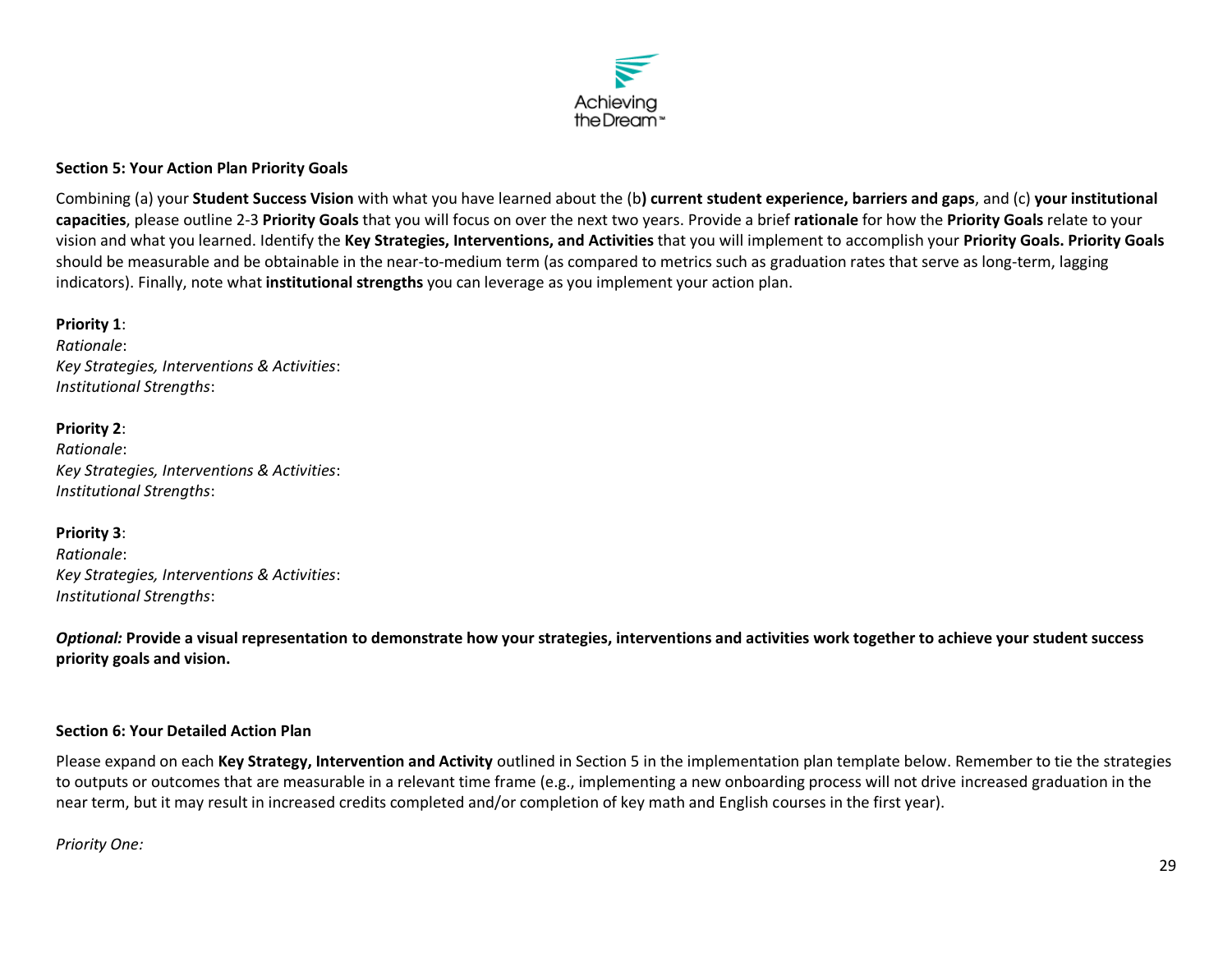

| <b>Key Strategies,</b> | <b>Deliverables</b> | <b>Scaling the</b> | <b>Measurable</b> | <b>Baseline level</b> | <b>Resources Needed</b> | <b>Anticipated Challenges</b> |
|------------------------|---------------------|--------------------|-------------------|-----------------------|-------------------------|-------------------------------|
| <b>Interventions</b>   | and Timing          | Work (if not       | performance       | and end target        | (policy or              | (policy, logistics, staffing, |
| and Activities         |                     | implementing       | indicators of     | (specify baseline     | procedural              | organizational, etc.) to      |
|                        |                     | at scale           | progress with     | and end target        | changes, staffing,      | implementation and            |
|                        |                     | initially, what    | measurement       | years in addition     | technology,             | strategies to overcome        |
|                        |                     | is the plan for    | dates             | to measurable         | professional            | them                          |
|                        |                     | scaling?)          |                   | indicators of         | development)            |                               |
|                        |                     |                    |                   | progress)             |                         |                               |
|                        |                     |                    |                   | Baseline: -- (Year)   |                         |                               |
|                        |                     |                    |                   | End target: --        |                         |                               |
|                        |                     |                    |                   | (Year)                |                         |                               |
|                        |                     |                    |                   |                       |                         |                               |
|                        |                     |                    |                   |                       |                         |                               |
|                        |                     |                    |                   |                       |                         |                               |
|                        |                     |                    |                   |                       |                         |                               |

## *Priority 2:*

| <b>Key Strategies,</b><br><b>Interventions</b><br>and Activities | <b>Deliverables</b><br>and Timing | <b>Scaling the</b><br>Work (if not<br>implementing<br>at scale<br>initially, what is<br>the plan for<br>scaling?) | Measurable<br>performance<br>indicators of<br>progress with<br>measurement<br>dates | <b>Baseline level and</b><br>end target<br>(specify baseline<br>and end target<br>years in addition<br>to measurable<br>indicators of<br>progress) | <b>Resources Needed</b><br>(policy or<br>procedural<br>changes, staffing,<br>technology,<br>professional<br>development) | <b>Anticipated Challenges</b><br>(policy, logistics, staffing,<br>organizational, etc.) to<br>implementation and<br>strategies to overcome<br>them |
|------------------------------------------------------------------|-----------------------------------|-------------------------------------------------------------------------------------------------------------------|-------------------------------------------------------------------------------------|----------------------------------------------------------------------------------------------------------------------------------------------------|--------------------------------------------------------------------------------------------------------------------------|----------------------------------------------------------------------------------------------------------------------------------------------------|
|                                                                  |                                   |                                                                                                                   |                                                                                     | Baseline: -- (Year)<br>End target: $-$<br>(Year)                                                                                                   |                                                                                                                          |                                                                                                                                                    |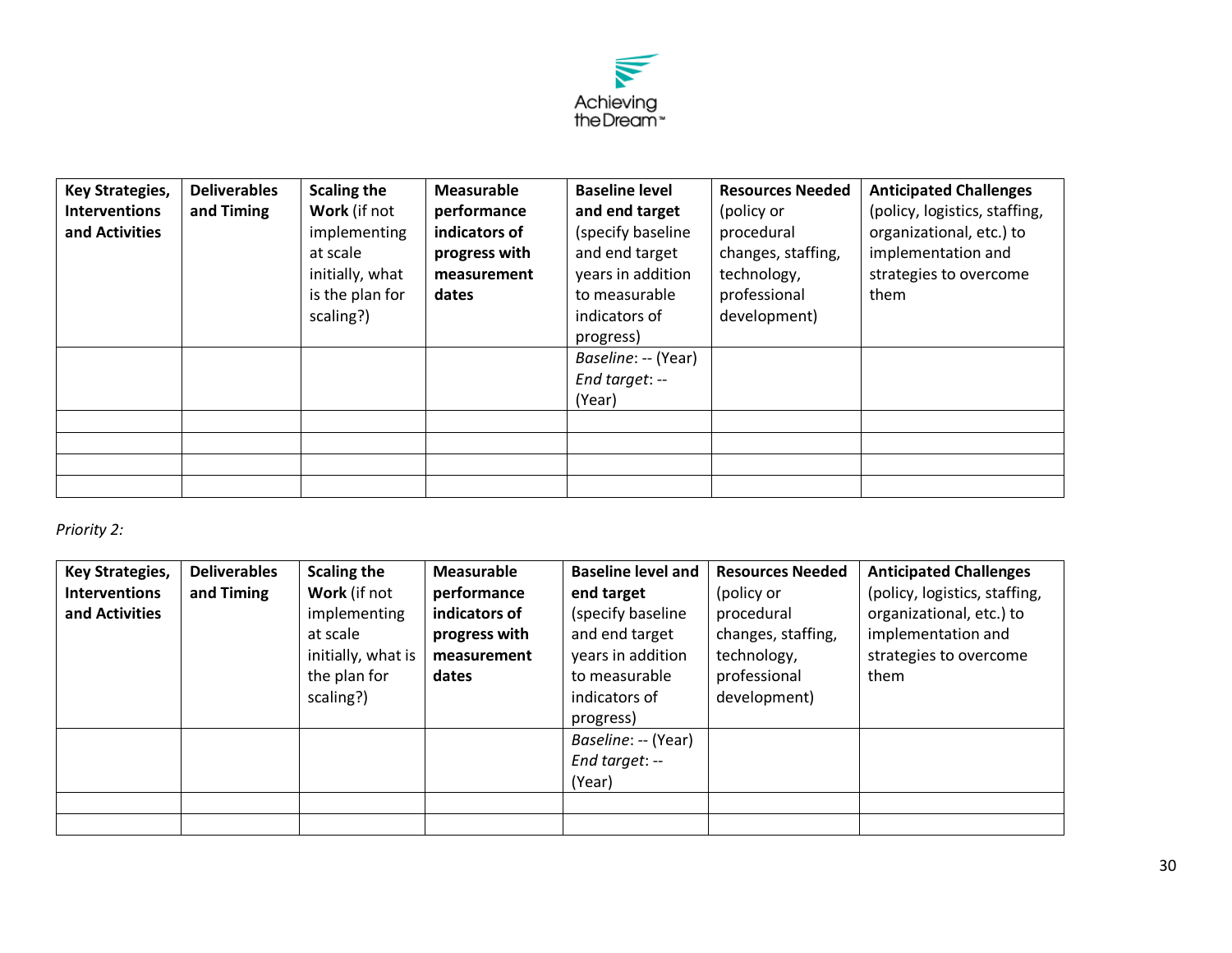

*Priority 3: (Optional)*

| <b>Key Strategies,</b> | <b>Deliverables</b> | <b>Scaling the</b> | Measurable    | <b>Baseline level and</b> | <b>Resources Needed</b> | <b>Anticipated Challenges</b> |
|------------------------|---------------------|--------------------|---------------|---------------------------|-------------------------|-------------------------------|
| <b>Interventions</b>   | and Timing          | Work (if not       | indicators of | end target                | (policy or              | (policy, logistics, staffing, |
| and Activities         |                     | implementing       | progress with | (specify baseline         | procedural              | organizational, etc.) to      |
|                        |                     | at scale           | measurement   | and end target            | changes, staffing,      | implementation and            |
|                        |                     | initially, what    | dates         | years in addition         | technology,             | strategies to overcome        |
|                        |                     | is the plan for    |               | to measurable             | professional            | them                          |
|                        |                     | scaling?)          |               | indicators of             | development)            |                               |
|                        |                     |                    |               | progress)                 |                         |                               |
|                        |                     |                    |               | Baseline: -- (Year)       |                         |                               |
|                        |                     |                    |               | End target: --            |                         |                               |
|                        |                     |                    |               | (Year)                    |                         |                               |
|                        |                     |                    |               |                           |                         |                               |
|                        |                     |                    |               |                           |                         |                               |
|                        |                     |                    |               |                           |                         |                               |
|                        |                     |                    |               |                           |                         |                               |

#### **Section 7: How You Will Approach Sustainability and Continuous Improvement**

A. **Evaluation Planning**: Complete the Evaluation Plan part of the *Action Plan Priorities and Evaluation Design* spreadsheet (see Excel document) for each of your action plan priorities. These are rows H through L in the spreadsheet:

- Data Collection Sources & Procedures (H);
- Analysis Methods (I);
- Person(s) Responsible for Collection & Analysis (J);
- Due Dates (K); and
- How Will Data Be Used (L).

B. **Celebrating Success**: How will you communicate your progress and celebrate your successes with your colleagues? (*100 words max*)